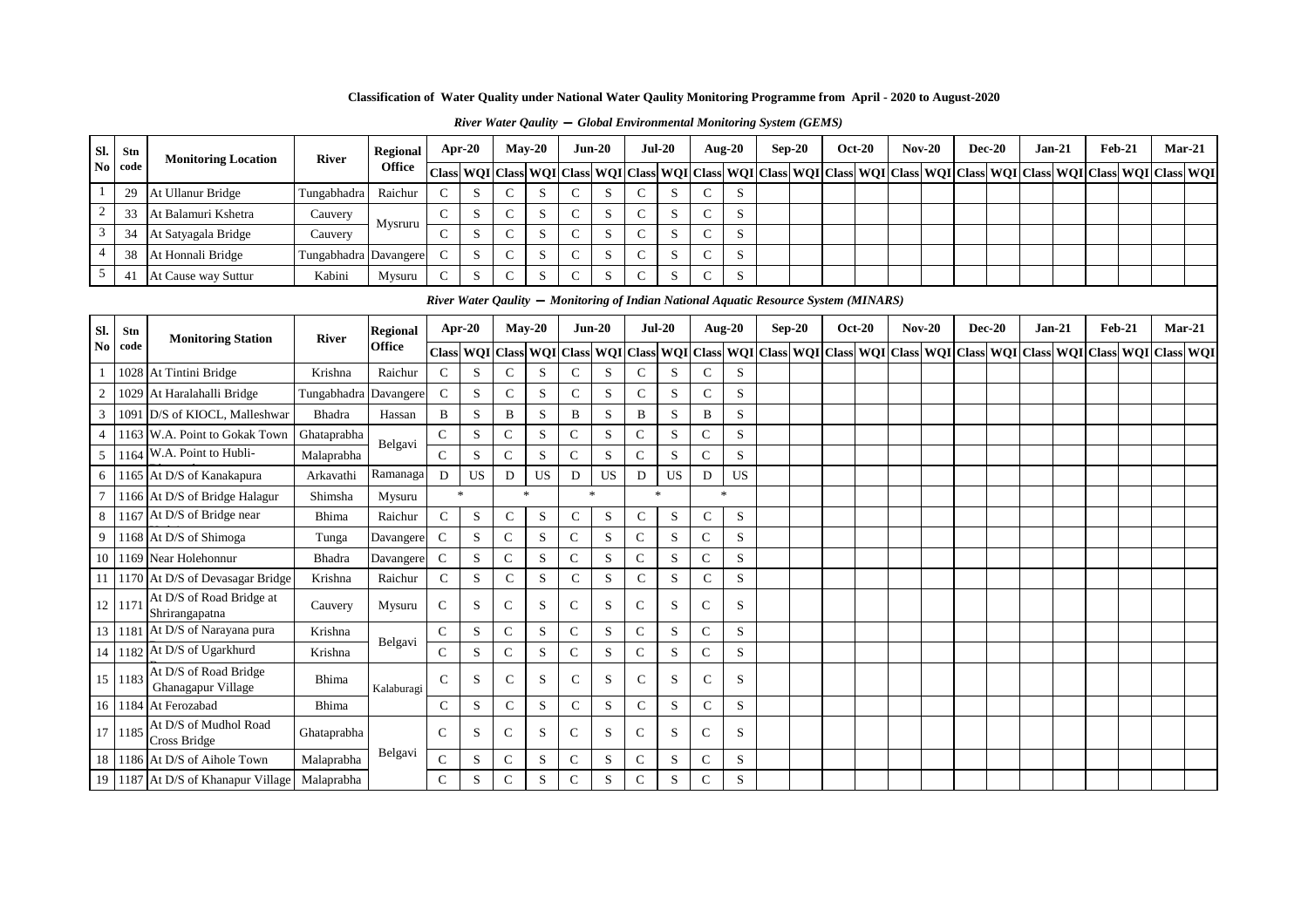| Sl.    | Stn     | <b>Monitoring Station</b>                                                      | <b>River</b>       | <b>Regional</b> | Apr-20       |           |              | $May-20$  | $Jun-20$                  |             |              | $Jul-20$    |                | <b>Aug-20</b> | $Sep-20$ | <b>Oct-20</b> | $Nov-20$ | $Dec-20$ | $Jan-21$                                                                                                | $Feb-21$ | $Mar-21$ |  |
|--------|---------|--------------------------------------------------------------------------------|--------------------|-----------------|--------------|-----------|--------------|-----------|---------------------------|-------------|--------------|-------------|----------------|---------------|----------|---------------|----------|----------|---------------------------------------------------------------------------------------------------------|----------|----------|--|
| No     | code    |                                                                                |                    | <b>Office</b>   |              |           |              |           | Class WQI Class WQI Class |             |              |             |                |               |          |               |          |          | WQI Class WQI Class WQI Class WQI Class WQI Class WQI Class WQI Class WQI Class WQI Class WQI Class WQI |          |          |  |
| 20     |         | 1195 At Kushalnagar                                                            | Cauvery            |                 | $\, {\bf B}$ | S         | $\bf{B}$     | S.        | $\mathbf B$               | S           | B            | S           | $\overline{B}$ | S             |          |               |          |          |                                                                                                         |          |          |  |
| 21     |         | 1196 D/S of Hunsur Town                                                        | Lakshman<br>Tirtha | Mysuru          |              | $\ast$    |              | $\ast$    | $\ast$                    |             | $\mathsf C$  | S           | $\mathsf{C}$   | S             |          |               |          |          |                                                                                                         |          |          |  |
| 22     |         | 1197 At Saragur Village                                                        | Kabini             |                 | $\mathsf{C}$ | S         | $\mathsf{C}$ | S         | $\mathsf{C}$              | S           | $\mathsf{C}$ | S           | $\mathcal{C}$  | S             |          |               |          |          |                                                                                                         |          |          |  |
| 23     |         | 1198 at Napoklu Bridge                                                         | Cauvery            |                 | $\, {\bf B}$ | S         | $\, {\bf B}$ | ${\bf S}$ | $\, {\bf B}$              | S           | $\, {\bf B}$ | S           | $\mathbf B$    | S             |          |               |          |          |                                                                                                         |          |          |  |
| 24     |         | 1199 At D/S of Holenarasipura                                                  | Hemavathi          | Hassan          | $\mathsf C$  | ${\bf S}$ | $\mathbf C$  | ${\bf S}$ | $\mathbf C$               | $\mathbf S$ | $\mathsf C$  | S           | $\mathbf C$    | ${\bf S}$     |          |               |          |          |                                                                                                         |          |          |  |
| $25\,$ |         | 1200 Near Yediyur on NH-47                                                     | Shimsha            | Tumakuru        | D            | <b>US</b> | D            | <b>US</b> | $\mathsf C$               | S           | $\mathsf{C}$ | S           | $\mathcal{C}$  | S             |          |               |          |          |                                                                                                         |          |          |  |
| 26     |         | 1386 D/S of Karekura Village                                                   | Cauvery            | Mysuru          | $\mathsf{C}$ | S         | $\mathbf C$  | S         | $\mathsf C$               | S           | $\mathsf{C}$ | S           | $\mathcal{C}$  | S             |          |               |          |          |                                                                                                         |          |          |  |
| 27     |         | 1387 D/S of Bhadravathi City                                                   | Bhadra             | Davangere       | $\mathsf{C}$ | ${\bf S}$ | ${\bf C}$    | S         | ${\bf C}$                 | S           | $\mathbf D$  | US          | D              | <b>US</b>     |          |               |          |          |                                                                                                         |          |          |  |
| 28     | 1444    | At D/S of West Coast Paper<br><b>Mills</b>                                     | Kali               | Dharwad         | $\mathbf C$  | S         | $\mathbf C$  | S.        | $\mathsf{C}$              | S           | $\mathsf{C}$ | S           | $\mathcal{C}$  | S             |          |               |          |          |                                                                                                         |          |          |  |
| 29     | 1445    | Kabini, W.A. Point at<br>KIADB, Nanjangud                                      | Kabini             |                 | $\mathsf{C}$ | S         | $\mathbf C$  | S         | $\mathsf{C}$              | S           | $\mathsf{C}$ | S           | $\mathbf C$    | S             |          |               |          |          |                                                                                                         |          |          |  |
| 30     | 1446    | Hebbala Valley near<br>Mandya                                                  | Hebbala            | Mysuru          |              | $\ast$    |              | $\ast$    | E                         | <b>US</b>   | $\mathbf E$  | <b>US</b>   | E              | <b>US</b>     |          |               |          |          |                                                                                                         |          |          |  |
| 31     |         | Bhima River Confluence of<br>1888 Jewagri Town Sewage<br><b>Disposal Point</b> | Bhima              | Kalaburagi      | $\mathsf{C}$ | S         | $\mathsf{C}$ | S         | $\mathsf{C}$              | S           | $\mathbf C$  | S           | $\mathsf{C}$   | S             |          |               |          |          |                                                                                                         |          |          |  |
| 32     | 1889    | Ankali Bridge Along<br>Chikkodi Kagwad Road                                    | Krishna            | Belgavi         | ${\bf C}$    | S         | $\mathsf{C}$ | S         | $\mathbf C$               | S           | $\mathsf{C}$ | S           | $\mathcal{C}$  | S             |          |               |          |          |                                                                                                         |          |          |  |
| 33     | 1891    | Karanja river near<br>byalahalli village                                       | Karanja river      | Bidar           |              | $\ast$    |              | $\ast$    | $\mathsf{C}$              | S           | $\mathsf{C}$ | S           | $\mathbf C$    | S             |          |               |          |          |                                                                                                         |          |          |  |
|        |         | Netravathi U/S of Dharma<br>34 1892 Stala at Water Supply<br>Intake point      | Netravathi         | Mangaluru       | B            | S         | B            | S         | B                         | S           | A            | S           | A              | S             |          |               |          |          |                                                                                                         |          |          |  |
|        |         | Yagachi River Near<br>35 1893 Pumping<br><b>Stations Hassan City</b>           | Yagachi            | Hassan          | $\mathsf{C}$ | S         | $\mathsf{C}$ | S         | $\mathsf{C}$              | S           | $\mathbf C$  | S           | $\mathcal{C}$  | S             |          |               |          |          |                                                                                                         |          |          |  |
|        |         | U/S Uppinagady Town<br>36 1894 Before Confluence with<br>river Nethravathi     | Kumara<br>Dhara    | Mangaluru       | $\, {\bf B}$ | S         | $\, {\bf B}$ | S         | B                         | S           | A            | S           | A              | S             |          |               |          |          |                                                                                                         |          |          |  |
|        | 37 1895 | Kagina D/S of Sewage<br>disposal point                                         | Kagina             | Kalaburagi      | $\mathsf{C}$ | S         | $\mathsf{C}$ | S.        | $\mathbf C$               | S           | $\mathbf C$  | S           | $\mathcal{C}$  | S             |          |               |          |          |                                                                                                         |          |          |  |
| 38     | 1896    | Confluence point of Tunga<br>and Bhadra at Kudli                               | Tunga-<br>Bhadra   | Davangere       | $\mathsf{C}$ | S         | $\mathsf{C}$ | S         | $\mathsf{C}$              | S           | $\mathbf C$  | $\mathbf S$ | $\mathsf{C}$   | S             |          |               |          |          |                                                                                                         |          |          |  |

**Classification of Water Quality under National Water Qaulity Monitoring Programme from April - 2020 to August-2020**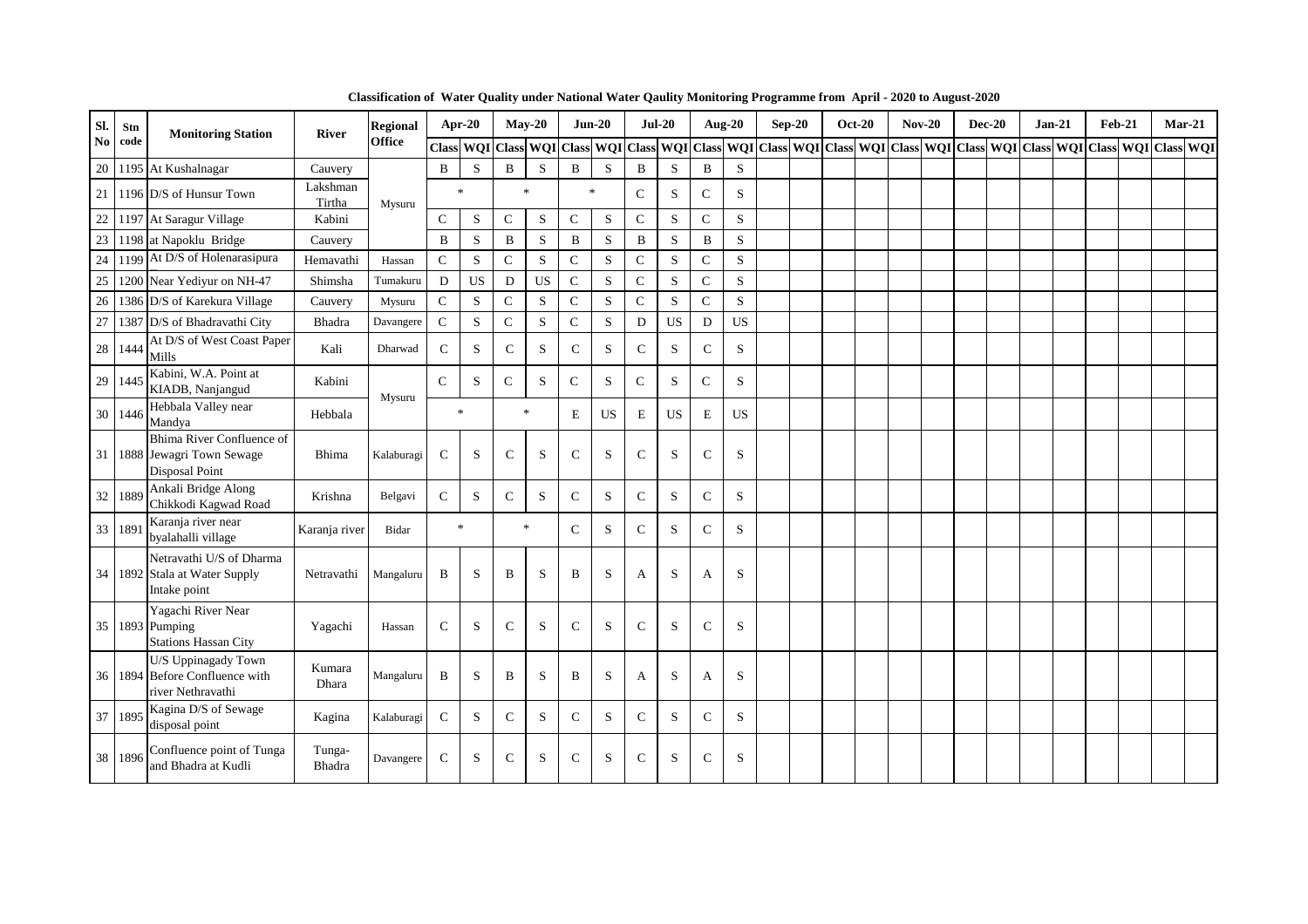**Classification of Water Quality under National Water Qaulity Monitoring Programme from April - 2020 to August-2020**

| Sl.            | Stn     | <b>Monitoring Station</b>                                          | <b>River</b>       | <b>Regional</b> | Apr-20        |   |               | $Mav-20$     | $Jun-20$                                                                                                                                                                                                                       |   |               | $Jul-20$ |               | <b>Aug-20</b> | $Sep-20$ | <b>Oct-20</b> | $Nov-20$ | <b>Dec-20</b> | $Jan-21$ | <b>Feb-21</b> | $Mar-21$ |  |
|----------------|---------|--------------------------------------------------------------------|--------------------|-----------------|---------------|---|---------------|--------------|--------------------------------------------------------------------------------------------------------------------------------------------------------------------------------------------------------------------------------|---|---------------|----------|---------------|---------------|----------|---------------|----------|---------------|----------|---------------|----------|--|
| $\mathbf{N_0}$ | code    |                                                                    |                    | <b>Office</b>   |               |   |               |              | Class WQI Class WQI Class WQI Class WQI Class WQI Class WQI Class WQI Class WQI Class WQI Class WQI Class WQI Class WQI Class WQI Class WQI Class WQI Class WQI Class WQI Class WQI Class WQI Class WQI Class WQI Class WQI Cl |   |               |          |               |               |          |               |          |               |          |               |          |  |
| 39             |         | 2763 Asangi Village                                                | Asangi nalla       | Belgavi         | $\mathsf{C}$  | S | $\mathbf C$   | S            | $\mathsf{C}$                                                                                                                                                                                                                   | S | $\mathsf{C}$  | S        | $\mathsf{C}$  | S             |          |               |          |               |          |               |          |  |
| 40             |         | 2764 At Badami Bridge                                              | Malaprabha         |                 | $\mathsf{C}$  | S | $\mathsf{C}$  | S            | $\mathsf{C}$                                                                                                                                                                                                                   | S | $\mathsf{C}$  | S        | $\mathbf C$   | ${\bf S}$     |          |               |          |               |          |               |          |  |
| 41             |         | 2765 U/S of MPM                                                    | Bhadra             |                 | $\mathbf C$   | S | $\mathbf C$   | S            | $\mathbf C$                                                                                                                                                                                                                    | S | $\mathbf C$   | S        | $\mathbf C$   | S             |          |               |          |               |          |               |          |  |
| 42             |         | 2766 At New Bridge                                                 | Tungabhadra        |                 | $\mathsf{C}$  | S | $\mathcal{C}$ | S            | $\mathbf C$                                                                                                                                                                                                                    | S | $\mathsf{C}$  | S        | C             | S             |          |               |          |               |          |               |          |  |
| 43             |         | 2767 U/S of HPF Old Bridge                                         | Tungabhadra        |                 | $\mathcal{C}$ | S | $\mathbf C$   | S            | $\mathbf C$                                                                                                                                                                                                                    | S | $\mathbf C$   | S        | $\mathsf{C}$  | $\mathbf S$   |          |               |          |               |          |               |          |  |
| 44             |         | $2768$ D/S of HPF                                                  | Tungabhadra        | Davangere       | $\mathcal{C}$ | S | $\mathbf C$   | S            | $\mathbf C$                                                                                                                                                                                                                    | S | $\mathbf C$   | S        | $\mathsf{C}$  | S             |          |               |          |               |          |               |          |  |
| 45             |         | 2769 At Jack Well Point                                            | Tungabhadra        |                 | $\mathcal{C}$ | S | $\mathsf{C}$  | $\mathbf S$  | $\mathbf C$                                                                                                                                                                                                                    | S | $\mathsf{C}$  | S        | $\mathbf C$   | S             |          |               |          |               |          |               |          |  |
|                | 46 2770 | At Harihar Water Supply<br>Intake                                  | Tungabhadra        |                 | $\mathcal{C}$ | S | $\mathcal{C}$ | S            | $\mathbf C$                                                                                                                                                                                                                    | S | $\mathcal{C}$ | S        | $\mathcal{C}$ | S             |          |               |          |               |          |               |          |  |
| 47             |         | 2771 U/S of KIOCL                                                  | Bhadra             | Hassan          | $\mathbf B$   | S | B             | S            | B                                                                                                                                                                                                                              | S | B             | S        | B             | S             |          |               |          |               |          |               |          |  |
|                |         | 48 2772 D/S of Kattemalayadi                                       | Lakshman<br>Tirtha | Mysuru          | $\mathcal{R}$ |   |               | $\mathbf{k}$ | $\ast$                                                                                                                                                                                                                         |   | $\mathcal{C}$ | S        | C             | S             |          |               |          |               |          |               |          |  |
| 49             |         | 2773 At Bannur Bridge                                              | Cauvery            |                 | $\mathbf C$   | S | $\mathsf{C}$  | S            | $\mathbf C$                                                                                                                                                                                                                    | S | $\mathcal{C}$ | S        | $\mathbf C$   | S             |          |               |          |               |          |               |          |  |
| 50             |         | 2774 At Ranganathittu                                              | Cauvery            |                 | $\mathbf C$   | S | $\mathsf{C}$  | S            | $\mathbf C$                                                                                                                                                                                                                    | S | $\mathsf{C}$  | S        | $\mathsf{C}$  | S             |          |               |          |               |          |               |          |  |
|                | 51 2775 | At Bathing Ghat,<br>Nanjanagud                                     | Kabini             | Mysuru          | $\mathsf{C}$  | S | C             | S            | $\mathsf{C}$                                                                                                                                                                                                                   | S | $\mathbf C$   | S        | C             | S             |          |               |          |               |          |               |          |  |
| 52             |         | 2776 D/S of Gangawathi                                             | Tungabhadra        | Raichur         | $\mathcal{C}$ | S | $\mathbf C$   | S            | $\mathbf C$                                                                                                                                                                                                                    | S | $\mathbf C$   | S        | C             | S             |          |               |          |               |          |               |          |  |
| 53             |         | 2777 At Shahabad Bridge                                            | Kagina             |                 | $\mathsf{C}$  | S | $\mathbf C$   | S            | $\mathbf C$                                                                                                                                                                                                                    | S | $\mathsf{C}$  | S        | $\mathsf{C}$  | S             |          |               |          |               |          |               |          |  |
| 54             | 4499    | Benniothora dam<br>Kurkota village,                                |                    | Kalaburagi      | $\mathcal{C}$ | S | $\mathcal{C}$ | S            | $\mathbf C$                                                                                                                                                                                                                    | S | $\mathsf{C}$  | S        | $\mathsf{C}$  | S             |          |               |          |               |          |               |          |  |
|                |         | Kagina river at D/S of<br>55 4500 bridge cum barrage,<br>Sadem Tq. |                    |                 | $\mathcal{C}$ | S | $\mathbf C$   | S            | $\mathbf C$                                                                                                                                                                                                                    | S | $\mathsf{C}$  | S        | $\mathsf{C}$  | S             |          |               |          |               |          |               |          |  |
|                |         | 56 2780 U/S of WCPM, Dandeli                                       | Kali               | Dharwad         | $\mathcal{C}$ | S | $\mathbf{C}$  | S            | $\mathbf C$                                                                                                                                                                                                                    | S | $\mathbf C$   | S        | $\mathsf{C}$  | S             |          |               |          |               |          |               |          |  |
| 57             |         | 2781 D/S of Alamatti Dam                                           | Krishna            | Belgavi         | $\mathsf{C}$  | S | $\mathsf{C}$  | S            | $\mathsf{C}$                                                                                                                                                                                                                   | S | $\mathbf C$   | S        | $\mathsf{C}$  | ${\bf S}$     |          |               |          |               |          |               |          |  |
|                | 58 3558 | Dodesugur bridge gaugung<br>Station                                | Tungabhadra        | Raichur         | $\mathcal{C}$ | S | $\mathcal{C}$ | S            | $\mathbf C$                                                                                                                                                                                                                    | S | $\mathsf{C}$  | S        | $\mathsf{C}$  | S             |          |               |          |               |          |               |          |  |
|                | 59 3562 | Thumbe water supply<br>station to Mangalore city                   | Nethravathi        | Mangaluru       | B             | S | B             | S            | B                                                                                                                                                                                                                              | S | A             | S        | A             | S             |          |               |          |               |          |               |          |  |
|                |         | 60 3563 U/s of Uppinangady town                                    | Nethravathi        |                 | $\mathsf{C}$  | S | $\mathsf{C}$  | S            | B                                                                                                                                                                                                                              | S | B             | S        | B             | S             |          |               |          |               |          |               |          |  |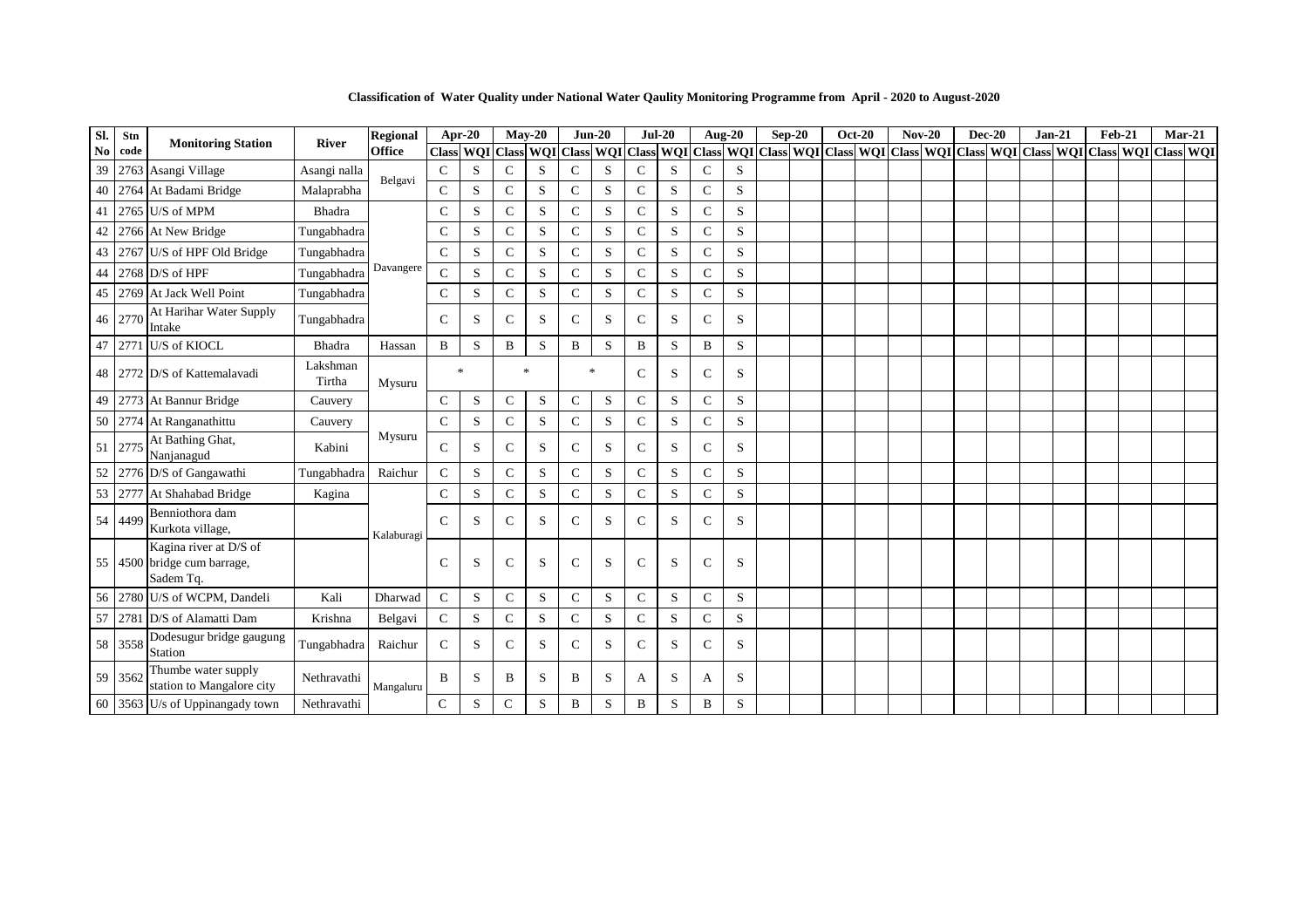| Sl. | Stn     |                                                                                |                     | <b>Regional</b> | Apr-20        |           | $May-20$            |                         | $Jun-20$     |                         | $Jul-20$      |           | <b>Aug-20</b>                     |           | $Sep-20$ | <b>Oct-20</b> |  | $Nov-20$                                                                                                      | <b>Dec-20</b> | $Jan-21$ | <b>Feb-21</b> | $Mar-21$ |  |
|-----|---------|--------------------------------------------------------------------------------|---------------------|-----------------|---------------|-----------|---------------------|-------------------------|--------------|-------------------------|---------------|-----------|-----------------------------------|-----------|----------|---------------|--|---------------------------------------------------------------------------------------------------------------|---------------|----------|---------------|----------|--|
| No  | code    | <b>Monitoring Station</b>                                                      | <b>River</b>        | <b>Office</b>   |               |           | Class WQI Class WQI |                         |              |                         |               |           |                                   |           |          |               |  | Class WOI Class WOI Class WOI Class WOI Class WOI Class WOI Class WOI Class WOI Class WOI Class WOI Class WOI |               |          |               |          |  |
|     |         | 61 3566 KRS Dam Mandya                                                         | Cauvery             |                 | $\mathcal{C}$ | S         | $\mathcal{C}$       | S                       | $\mathbf C$  | S                       | $\mathsf{C}$  | S         | $\mathsf{C}$                      | S         |          |               |  |                                                                                                               |               |          |               |          |  |
|     |         | 62 3567 D/s Shimsha near Madduar                                               | Shimsha             |                 | $\ast$        |           | $\ast$              |                         | $\ast$       |                         | $\ast$        |           | $\ast$                            |           |          |               |  |                                                                                                               |               |          |               |          |  |
|     | 63 3568 | Water supply intakepoint to<br>Srirangapatna town                              | Cauvery             |                 | $\mathsf{C}$  | S         | $\mathbf C$         | S                       | $\mathbf C$  | S                       | $\mathbf C$   | S         | ${\bf C}$                         | S         |          |               |  |                                                                                                               |               |          |               |          |  |
|     | 64 3569 | Water supply intake point to<br>Mandya town                                    | Cauvery             |                 | $\mathcal{C}$ | S         | $\mathcal{C}$       | S                       | $\mathsf{C}$ | S                       | $\mathsf{C}$  | S         | $\mathsf{C}$                      | S         |          |               |  |                                                                                                               |               |          |               |          |  |
|     |         | 65 3570 D/s of KR Nagar bridge                                                 | Cauvery             |                 | $\mathsf{C}$  | S         | $\mathsf{C}$        | ${\bf S}$               | $\mathbf C$  | S                       | $\mathbf C$   | S         | $\mathsf{C}$                      | S         |          |               |  |                                                                                                               |               |          |               |          |  |
|     |         | 66 3571 U/s of KR Nagar                                                        | Cauvery             |                 | $\mathbf C$   | S         | $\mathbf C$         | $\overline{\mathbf{s}}$ | $\mathbf C$  | $\overline{\mathbf{s}}$ | ${\bf C}$     | S         | $\overline{C}$                    | ${\bf S}$ |          |               |  |                                                                                                               |               |          |               |          |  |
|     | 67 3572 | Water supply intake point to<br>Hunsur town                                    | Lakshman<br>Thirtha |                 | $\ast$        |           | $\ast$              |                         | $\ast$       |                         | $\ast$        |           | $\frac{d\mathbf{r}}{d\mathbf{r}}$ |           |          |               |  |                                                                                                               |               |          |               |          |  |
|     |         | 68 3573 D/s of Kushalanagar town                                               | Cauvery             |                 | B             | S         | $\, {\bf B}$        | ${\bf S}$               | $\bf{B}$     | S                       | $\bf{B}$      | S         | $\, {\bf B}$                      | S         |          |               |  |                                                                                                               |               |          |               |          |  |
|     | 69 3574 | Water supply intake point to<br>Madikeri town (Kootehole)                      | Cauvery             |                 | B             | S         | B                   | S                       | B            | S                       | B             | S         | B                                 | S         |          |               |  |                                                                                                               |               |          |               |          |  |
|     |         | U/s Intake point to<br>70 3575 Nanjanagud & Gundlupet<br>at Debur              | Kabini              | Mysuru          | $\mathcal{C}$ | S         | $\mathsf{C}$        | S                       | $\mathsf{C}$ | S                       | $\mathsf{C}$  | S         | $\mathbf C$                       | S         |          |               |  |                                                                                                               |               |          |               |          |  |
|     | 71 3576 | Water supply intake point to<br>Mysore pump house                              | Cauvery             |                 | $\mathcal{C}$ | S         | $\mathsf{C}$        | S                       | $\mathsf{C}$ | S                       | $\mathsf{C}$  | S         | $\mathsf{C}$                      | S         |          |               |  |                                                                                                               |               |          |               |          |  |
|     | 72 3577 | Water supply intake point to<br>T. Narasipura                                  | Kabini              |                 | $\mathsf{C}$  | S         | $\mathbf C$         | S                       | $\mathbf C$  | S                       | $\mathsf{C}$  | S         | ${\bf C}$                         | S         |          |               |  |                                                                                                               |               |          |               |          |  |
|     |         | D/s of Cauvery Maddur<br>73 3578 water supply treatment<br>plant at @ Bachalli | Cauvery             |                 | $\mathcal{C}$ | S         | $\mathcal{C}$       | S                       | $\mathbf C$  | S                       | $\mathcal{C}$ | S         | $\mathbf C$                       | S         |          |               |  |                                                                                                               |               |          |               |          |  |
|     | 74 3579 | Water supply intake point at<br>Kollegala, Dasanapura                          | Cauvery             |                 | $\mathcal{C}$ | S         | $\mathsf{C}$        | S                       | $\mathbf C$  | S                       | $\mathsf{C}$  | S         | $\mathsf{C}$                      | S         |          |               |  |                                                                                                               |               |          |               |          |  |
|     | 75 3580 | Water supply intake point<br>to Malavalli                                      | Cauvery             |                 | $\mathcal{C}$ | S         | $\mathbf C$         | S                       | $\mathbf C$  | S                       | $\mathsf{C}$  | S         | $\mathsf{C}$                      | S         |          |               |  |                                                                                                               |               |          |               |          |  |
|     | 76 3581 | Water supply intake point at<br>Torekadanahalli                                | Cauvery             |                 | $\mathcal{C}$ | S         | $\mathsf{C}$        | S                       | ${\bf C}$    | S                       | $\mathsf{C}$  | S         | $\mathsf{C}$                      | S         |          |               |  |                                                                                                               |               |          |               |          |  |
| 77  |         | 4087 NR Bridge, Ankola                                                         | Gangavali           |                 | $\mathbf C$   | ${\bf S}$ | ${\bf C}$           | S                       | $\mathbf C$  | S                       | $\mathbf C$   | ${\bf S}$ | ${\bf C}$                         | ${\bf S}$ |          |               |  |                                                                                                               |               |          |               |          |  |
| 78  |         | 4088 Aghanashini River                                                         | Aghanashini         |                 | $\mathbf C$   | S         | $\mathbf C$         | S                       | $\mathbf C$  | S                       | $\mathbf C$   | S         | $\mathsf{C}$                      | S         |          |               |  |                                                                                                               |               |          |               |          |  |
| 79  |         | 4089 Hadinabal Bridge                                                          | Gundabai            | Karwar          | $\mathcal{C}$ | S         | $\mathsf{C}$        | S                       | ${\bf C}$    | ${\bf S}$               | $\mathbf C$   | S         | $\mathsf{C}$                      | S         |          |               |  |                                                                                                               |               |          |               |          |  |
| 80  |         | 4090 NR Bridge, at Honnavara                                                   | Sharavathi          |                 | $\mathsf{C}$  | S         | $\mathsf{C}$        | S                       | $\mathbf C$  | S                       | $\mathsf{C}$  | S         | $\mathbf C$                       | S         |          |               |  |                                                                                                               |               |          |               |          |  |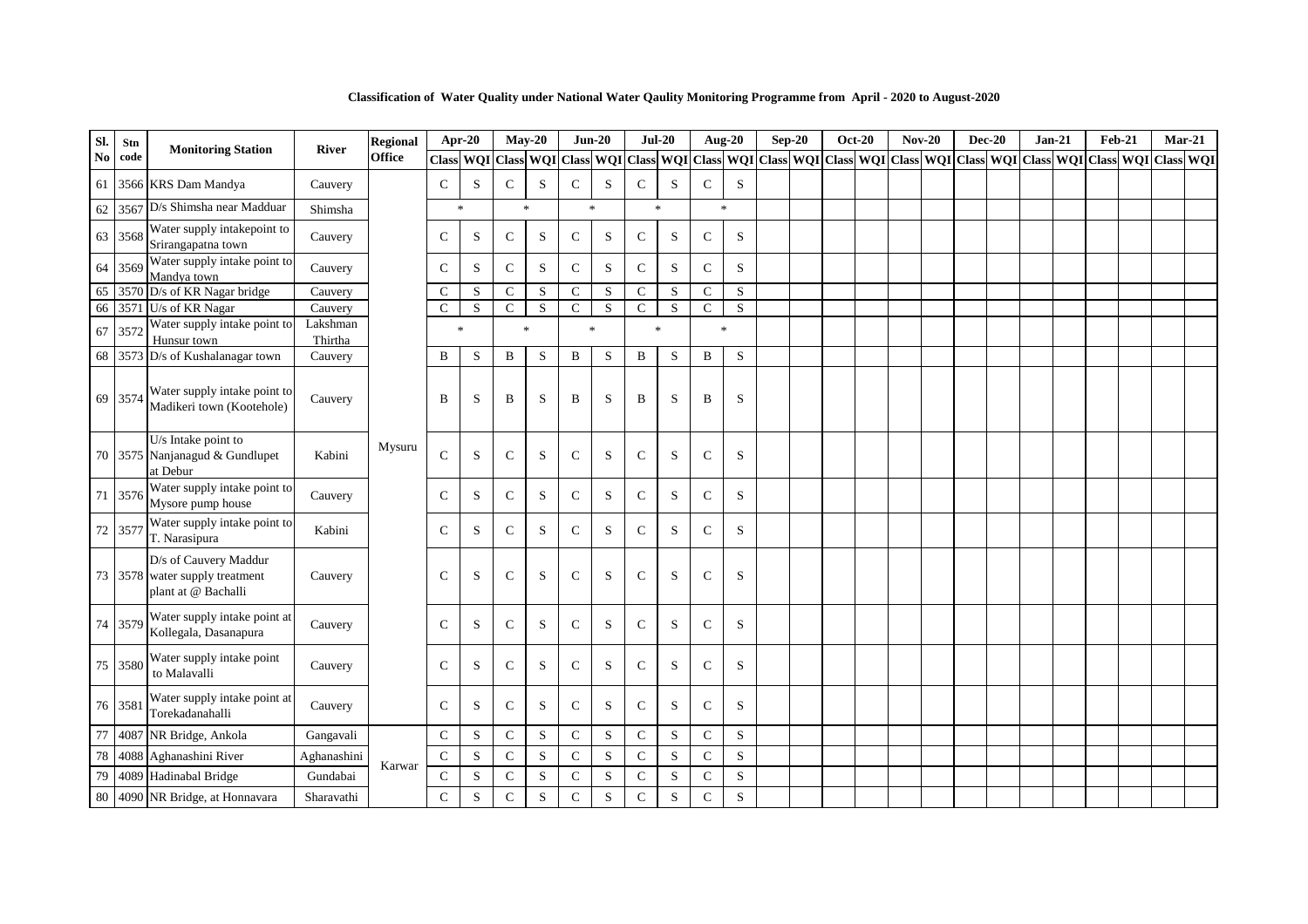| SI. | Stn     | <b>Monitoring Station</b>                                                       | <b>River</b>              | <b>Regional</b> |               | Apr-20    | $Mav-20$            |           | $Jun-20$     |           | $Jul-20$      |           |               | <b>Aug-20</b>           | $Sep-20$                      | <b>Oct-20</b> | $Nov-20$ | <b>Dec-20</b> | $Jan-21$ | <b>Feb-21</b> | $Mar-21$                                              |  |
|-----|---------|---------------------------------------------------------------------------------|---------------------------|-----------------|---------------|-----------|---------------------|-----------|--------------|-----------|---------------|-----------|---------------|-------------------------|-------------------------------|---------------|----------|---------------|----------|---------------|-------------------------------------------------------|--|
| No  | code    |                                                                                 |                           | <b>Office</b>   |               |           | Class WQI Class WQI |           | <b>Class</b> |           |               |           |               | WQI Class WQI Class WQI | Class WQI Class WQI Class WQI |               |          |               |          |               | Class   WQI   Class   WQI   Class   WQI   Class   WQI |  |
| 81  | 4091    | NR Kadivinakatte Dam                                                            | Venkatpur                 |                 | $\mathbf C$   | S         | $\mathsf{C}$        | S         | $\mathsf{C}$ | S         | $\mathsf{C}$  | S         | $\mathcal{C}$ | S                       |                               |               |          |               |          |               |                                                       |  |
|     | 82 4496 | Aghanashini River<br>Marigadde(Sirsi)                                           |                           | Karwar          | $\mathsf{C}$  | S         | $\mathcal{C}$       | S         | $\mathsf{C}$ | S         | $\mathsf{C}$  | S         | $\mathbf C$   | S                       |                               |               |          |               |          |               |                                                       |  |
| 83  | 4497    | Kengre hole (Sirsi)                                                             | Aghanashini               |                 | C             | S         | $\mathcal{C}$       | S         | $\mathsf{C}$ | S         | $\mathsf{C}$  | S         | $\mathsf{C}$  | S                       |                               |               |          |               |          |               |                                                       |  |
| 84  |         | 4498 Sanavalli Dam, Mungod                                                      |                           |                 | $\mathbf C$   | S         | $\mathsf{C}$        | S         | $\mathbf C$  | S         | $\mathsf{C}$  | S         | $\mathsf{C}$  | S                       |                               |               |          |               |          |               |                                                       |  |
| 85  | 4098    | Rakkasakoppa Reservoir<br>Rakkasakoppa Vill Belagavi                            | Rakkasakopp<br>Reservor   | Belgavi         | $\mathbf C$   | S         | $\mathcal{C}$       | S         | $\mathbf C$  | S         | $\mathbf C$   | S         | $\mathsf{C}$  | S                       |                               |               |          |               |          |               |                                                       |  |
|     | 86 4099 | D/S Barachuki Falls<br>Sathegala                                                | Cauvery                   |                 | $\mathbf C$   | S         | $\mathcal{C}$       | S         | $\mathsf{C}$ | S         | $\mathsf{C}$  | S         | $\mathsf{C}$  | S                       |                               |               |          |               |          |               |                                                       |  |
|     | 87 4100 | Attigullipura<br>Chamarajanagar                                                 | Suvaranvathi<br>Reservoir | Mysuru          | $\mathcal{C}$ | S         | $\mathcal{C}$       | S         | $\mathsf{C}$ | S         | $\mathcal{C}$ | S         | $\mathcal{C}$ | S                       |                               |               |          |               |          |               |                                                       |  |
|     | 88 410  | Gundal Kollegala Tq &<br>Chamarajanagar Dist                                    | Gundal<br>Reservoir       |                 | B             | S         | B                   | S         | B            | S         | B             | S         | B             | S                       |                               |               |          |               |          |               |                                                       |  |
|     | 89 4102 | D/S of cauvery at<br>Bhagamandala Bridge                                        | Cauvery                   |                 | B             | S         | B                   | S         | B            | S         | B             | S         | B             | S                       |                               |               |          |               |          |               |                                                       |  |
|     |         | D/S of Cauvery at Kanive<br>90 4103 Ramaligeswara Tempale<br>Bridge Kushalnagar | Cauvery                   | Mysuru          | B             | S         | B                   | S         | B            | S         | B             | S         | B             | S                       |                               |               |          |               |          |               |                                                       |  |
|     |         | Ghatprabha River,<br>91 4104 Davalshwar Braaga<br>Jackwell for Drinking         | Ghatprabha                | Belagavi        | $\mathbf C$   | S         | $\mathcal{C}$       | S         | $\mathbf C$  | S         | $\mathsf{C}$  | S         | $\mathcal{C}$ | S                       |                               |               |          |               |          |               |                                                       |  |
|     | 92 4105 | Bhadra River D/S MPM,<br>Bhadrawati                                             | Bhadra                    |                 | $\mathcal{C}$ | S         | $\mathcal{C}$       | S         | $\mathsf{C}$ | S         | $\mathcal{C}$ | S         | $\mathcal{C}$ | S                       |                               |               |          |               |          |               |                                                       |  |
|     | 93 4106 | Tunga River U/S<br>Shivamogga                                                   | Tunga                     | Davangere       | ${\bf C}$     | S         | $\mathsf{C}$        | S         | $\mathsf{C}$ | S         | $\mathsf{C}$  | S         | $\mathsf{C}$  | S                       |                               |               |          |               |          |               |                                                       |  |
| 94  | 4494    | Tungabhadra river at Mylara                                                     | Tunga                     |                 | $\mathbf C$   | S         | $\mathsf{C}$        | S         | $\mathbf C$  | S         | $\mathbf C$   | S         | $\mathsf{C}$  | S                       |                               |               |          |               |          |               |                                                       |  |
| 95  | 4495    | Tungabhadra river at Aravi                                                      | Tunga                     |                 | $\mathcal{C}$ | S         | $\mathcal{C}$       | S         | $\mathsf{C}$ | S         | $\mathsf{C}$  | S         | $\mathcal{C}$ | S                       |                               |               |          |               |          |               |                                                       |  |
|     | 96 4107 | Dakshina Pinakini River<br>Near Mugalur Bridge,                                 | Dakshina<br>Pinakini      | Sarjapura       | $\mathbf E$   | <b>US</b> | E                   | <b>US</b> | E            | <b>US</b> | $\mathbf E$   | <b>US</b> | E             | <b>US</b>               |                               |               |          |               |          |               |                                                       |  |
| 97  |         | 4108 Akravathir River Before                                                    | Arkavathi                 | Ramanagar       | D             | US        | D                   | US        | D            | US        | $\mathbf D$   | <b>US</b> | D             | <b>US</b>               |                               |               |          |               |          |               |                                                       |  |
| 98  | 4109    | Cauvery River Before                                                            | Cauvery                   |                 | $\mathcal{C}$ | S         | D                   | <b>US</b> | D            | <b>US</b> | $\mathsf{C}$  | S         | C             | S                       |                               |               |          |               |          |               |                                                       |  |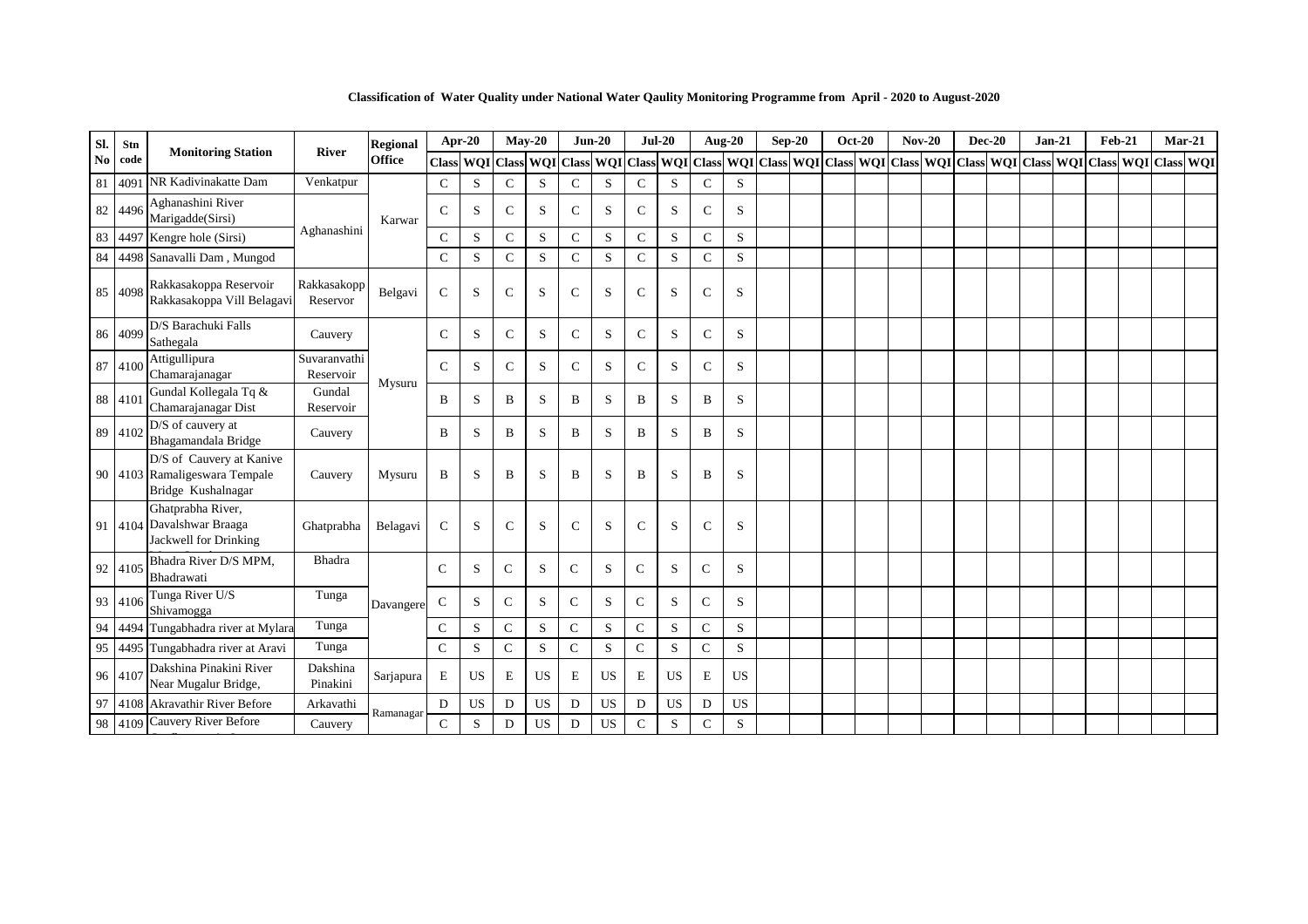# **Lake/ Tanks Water Samples Classification for the month of April - 2020 to August-2020 of Bengaluru Urban & Rural District**

*Monitoring of Indian National Aquatic Resource System (MINARS)* 

| Sl.            | Stn  | <b>Monitoring Station</b>       | <b>Regional Office</b> | Apr-20       |           |             | $Mav-20$       |               | $Jun-20$         | $Jul-20$      |               | <b>Aug-20</b>                                                                                                                         | $Sep-20$ | <b>Oct-20</b> | $Nov-20$ | <b>Dec-20</b> | $Jan-21$ | <b>Feb-21</b> |  | $Mar-21$ |
|----------------|------|---------------------------------|------------------------|--------------|-----------|-------------|----------------|---------------|------------------|---------------|---------------|---------------------------------------------------------------------------------------------------------------------------------------|----------|---------------|----------|---------------|----------|---------------|--|----------|
| N <sub>o</sub> | code |                                 |                        | <b>Class</b> |           |             |                |               |                  |               |               | WQI Class WQI Class WQI Class WQI Class WQI Class WQI Class WQI Class WQI Class WQI Class WQI Class WQI Class WQI Class WQI Class WQI |          |               |          |               |          |               |  |          |
|                |      | 3589 Madiwala Lake              |                        | D            | US        | D           | <b>US</b>      | D             | <b>US</b>        | D             | <b>US</b>     | $\frac{1}{2}$                                                                                                                         |          |               |          |               |          |               |  |          |
| $\overline{2}$ |      | 3602 Bellandur lake             |                        | D            | <b>US</b> | D           | US             | $\mathbf E$   | <b>US</b>        | D             | <b>US</b>     | $\ast$                                                                                                                                |          |               |          |               |          |               |  |          |
| 3              |      | 3609 Ibblur Lake                |                        | E            | US        | E           | <b>US</b>      | D             | <b>US</b>        | E             | <b>US</b>     | $\ast$                                                                                                                                |          |               |          |               |          |               |  |          |
|                | 361  | Kaikondanahalli Lake            |                        | D            | <b>US</b> | D           | <b>US</b>      | D             | US               | D             | <b>US</b>     | $\ast$                                                                                                                                |          |               |          |               |          |               |  |          |
| 5              |      | 3612 Agaram lake                |                        | D            | <b>US</b> | D           | <b>US</b>      | D             | US               | D             | US            | $\ast$                                                                                                                                |          |               |          |               |          |               |  |          |
| 6              |      | 3613 Gottegre lake              |                        | D            | <b>US</b> | D           | <b>US</b>      |               | $\frac{1}{2\pi}$ | 宋             |               | $\ast$                                                                                                                                |          |               |          |               |          |               |  |          |
|                |      | 3614 Puttenahalli lake (s)      |                        | D            | US        | E           | <b>US</b>      | D             | US               | D             | <b>US</b>     | $\ast$                                                                                                                                |          |               |          |               |          |               |  |          |
| 8              |      | 3615 Arakere lake               |                        | E            | US        | D           | US             | D             | US               | $\mathbf D$   | US            | $\ast$                                                                                                                                |          |               |          |               |          |               |  |          |
| 9              |      | 3616 Kalena agrahara lake       |                        | $\mathbf E$  | US        | $\mathbf E$ | US             | $\mathcal{R}$ |                  | D             | <b>US</b>     | $\ast$                                                                                                                                |          |               |          |               |          |               |  |          |
|                |      | 10 3617 Hulimavu lake           |                        | D            | US        | D           | US             | D             | US               | D             | US            | $\ast$                                                                                                                                |          |               |          |               |          |               |  |          |
|                |      | 3618 Singasandra lake           | Bommanahalli           | D            | <b>US</b> | D           | <b>US</b>      | D             | US               | D             | <b>US</b>     | $\ast$                                                                                                                                |          |               |          |               |          |               |  |          |
|                |      | 12 3619 Begur tank              |                        | D            | <b>US</b> | E           | <b>US</b>      | $\mathbf E$   | <b>US</b>        | D             | <b>US</b>     | $\ast$                                                                                                                                |          |               |          |               |          |               |  |          |
|                |      | 13 3620 Parappana agrahara lake |                        | D            | US        | D           | US             | D             | US               | D             | <b>US</b>     | $\ast$                                                                                                                                |          |               |          |               |          |               |  |          |
|                |      | 14 3621 Harlur Lake             |                        | D            | US        | D           | <b>US</b>      | D             | <b>US</b>        | D             | <b>US</b>     | $\ast$                                                                                                                                |          |               |          |               |          |               |  |          |
| 15             |      | 3622 Somasundra palya lake      |                        | D            | <b>US</b> |             | $\frac{d}{dt}$ |               | $\mathbb{R}^2$   | $\mathcal{R}$ |               | $\ast$                                                                                                                                |          |               |          |               |          |               |  |          |
|                |      | 16 4542 Basavanapura Lake       |                        | D            | <b>US</b> | D           | <b>US</b>      | D             | US               | E             | <b>US</b>     | $\ast$                                                                                                                                |          |               |          |               |          |               |  |          |
|                |      | 17 4543 Kodi singasandra Lake   |                        | D            | <b>US</b> | D           | <b>US</b>      |               | $\ast$           | D             | <b>US</b>     | $*$                                                                                                                                   |          |               |          |               |          |               |  |          |
|                |      | 18 4544 Kothunuru Lake          |                        | D            | US        | D           | <b>US</b>      |               | $\ast$           | $\mathbf E$   | <b>US</b>     | $*$                                                                                                                                   |          |               |          |               |          |               |  |          |
|                |      | 19 4545 Jungu Kere Lake         |                        | $\ast$       |           |             | $\frac{d}{dt}$ |               | $\ast$           | $\ast$        |               | $*$                                                                                                                                   |          |               |          |               |          |               |  |          |
| 20             |      | 4546 Jakksandra Lake            |                        | $\ast$       |           |             | $\gg$          |               | $\mathcal{R}$    | $\mathcal{R}$ |               | $\ast$                                                                                                                                |          |               |          |               |          |               |  |          |
| 21             |      | 4547 Sawarana kunte Lake        |                        | $\ast$       |           |             | $\gg$          |               | $\ast$           |               | $\ast$        | $\ast$                                                                                                                                |          |               |          |               |          |               |  |          |
| 22             |      | 3603 Vengaihnakere Tank         |                        | E            | <b>US</b> | D           | <b>US</b>      | D             | US               | D             | US            | US<br>D                                                                                                                               |          |               |          |               |          |               |  |          |
| 23             |      | 3604 Doddanakundi tank          | Mahadevapura           | D            | US        | D           | <b>US</b>      | $\mathcal{R}$ |                  |               | $\mathcal{R}$ | $\ast$                                                                                                                                |          |               |          |               |          |               |  |          |
| 24             |      | 3605 Yellamallappa tank         |                        | D            | US        | D           | US             | D             | US               | $\mathbf D$   | $_{\rm US}$   | <b>US</b><br>D                                                                                                                        |          |               |          |               |          |               |  |          |
|                |      | 25 3607 Kalkere tank            |                        | D            | US        | D           | US             | D             | <b>US</b>        | $\mathbf E$   | US            | <b>US</b><br>Е                                                                                                                        |          |               |          |               |          |               |  |          |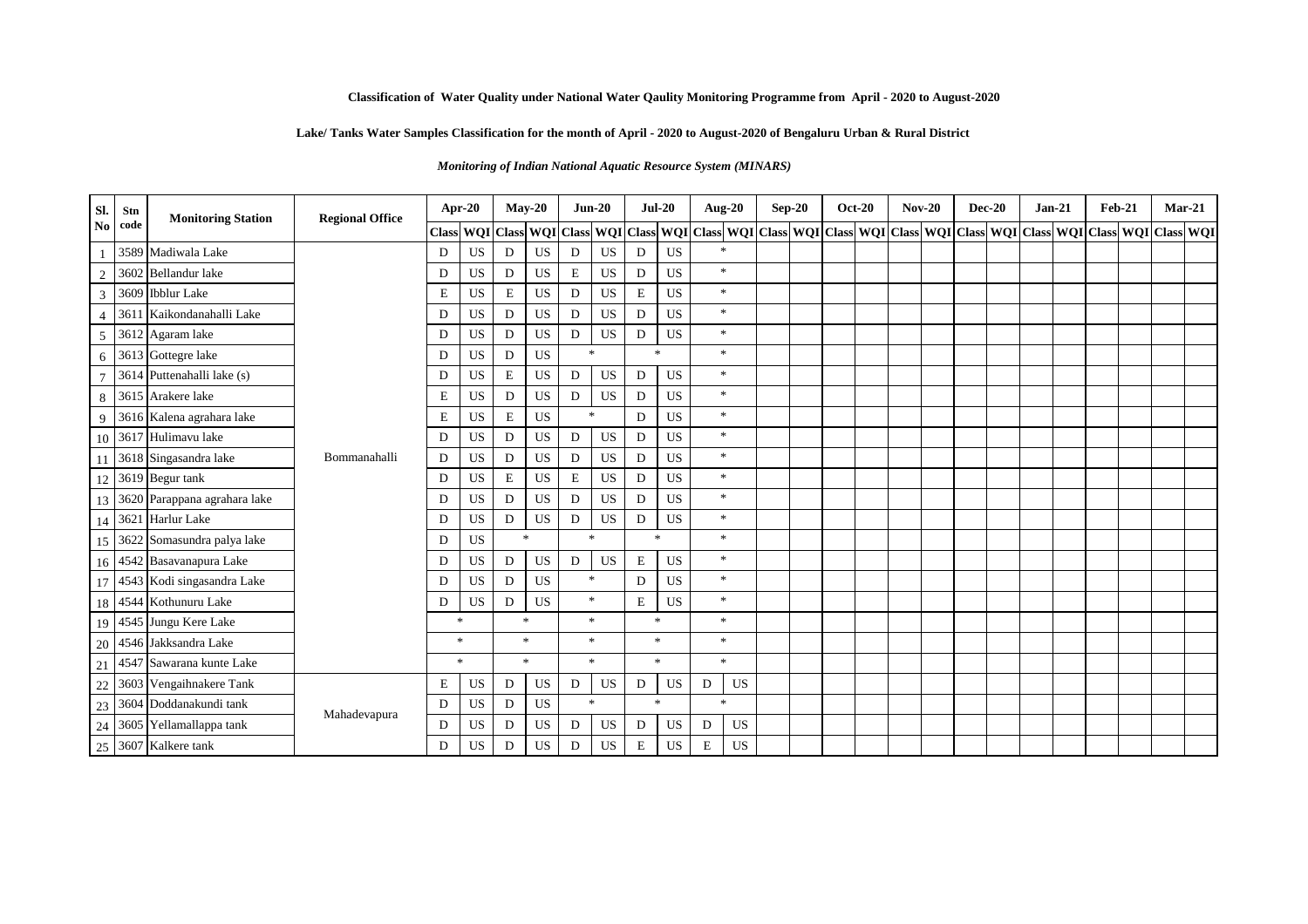| Sl.            | Stn  | <b>Monitoring Station</b>    | <b>Regional Office</b> | Apr-20           |           | $Mav-20$         |             | $Jun-20$           |           | $Jul-20$                |           | Aug-20 $\,$  |           |              | $Sep-20$                | <b>Oct-20</b> |  | $Nov-20$ | <b>Dec-20</b> | $Jan-21$ | <b>Feb-21</b> | $Mar-21$                                |  |
|----------------|------|------------------------------|------------------------|------------------|-----------|------------------|-------------|--------------------|-----------|-------------------------|-----------|--------------|-----------|--------------|-------------------------|---------------|--|----------|---------------|----------|---------------|-----------------------------------------|--|
| N <sub>0</sub> | code |                              |                        | <b>Class WOI</b> |           |                  | Class WQI   | Class              |           | WQI Class WQI Class WQI |           |              |           | <b>Class</b> | WQI Class WQI Class WQI |               |  |          |               |          |               | Class WQI Class WQI Class WQI Class WQI |  |
| 26             |      | 3608 Varthur lake            |                        | E                | <b>US</b> | D                | US          | D                  | US        | $\mathbf D$             | US        | D            | <b>US</b> |              |                         |               |  |          |               |          |               |                                         |  |
| 27             |      | 3610 Tubrahalli Lake         |                        | D                | <b>US</b> | D                | <b>US</b>   | D                  | <b>US</b> | $\mathbf E$             | <b>US</b> | E            | US        |              |                         |               |  |          |               |          |               |                                         |  |
| 28             |      | 3643 Beenniganahalli tank    |                        | D                | <b>US</b> | D                | <b>US</b>   | $\mathbf D$        | <b>US</b> | $\mathbf D$             | <b>US</b> | D            | <b>US</b> |              |                         |               |  |          |               |          |               |                                         |  |
| 29             |      | 4514 Sadramangala lake       |                        | D                | <b>US</b> | D                | US          | D                  | US        | $\mathbf E$             | <b>US</b> | D            | US        |              |                         |               |  |          |               |          |               |                                         |  |
| 30             |      | 4515 Battarahalli Lake       |                        | D                | <b>US</b> | D                | <b>US</b>   | E                  | US        | $\mathbf E$             | US        | D            | US        |              |                         |               |  |          |               |          |               |                                         |  |
| 31             |      | 4516 Kundalahalli Lake       |                        | D                | US        | D                | US          | D                  | US        | ${\bf D}$               | US        | D            | <b>US</b> |              |                         |               |  |          |               |          |               |                                         |  |
| 32             |      | 4517 Kowdhenahalli Lake      |                        | D                | US        | D                | $_{\rm US}$ | D                  | <b>US</b> | $\mathbf E$             | US        | D            | US        |              |                         |               |  |          |               |          |               |                                         |  |
| 33             |      | 4518 Garudacharpalya Lake    |                        | D                | <b>US</b> | D                | <b>US</b>   | $\mathbf D$        | <b>US</b> | $\mathbf E$             | US        | D            | <b>US</b> |              |                         |               |  |          |               |          |               |                                         |  |
| 34             |      | 4519 Rampura Lake            |                        | $\mathbf E$      | US        | $\ast$           |             | E                  | US        | ${\bf E}$               | US        | $\mathbf E$  | US        |              |                         |               |  |          |               |          |               |                                         |  |
| 35             |      | 4520 Chinnapanhalli Lake     | Mahadevapura           | D                | <b>US</b> | E                | US          | $\mathbf E$        | US        | $\mathbf E$             | US        | D            | <b>US</b> |              |                         |               |  |          |               |          |               |                                         |  |
| 36             |      | 4521 Devarabeesanahalli Lake |                        | D                | <b>US</b> | E                | <b>US</b>   | ${\bf D}$          | <b>US</b> | D                       | <b>US</b> | D            | <b>US</b> |              |                         |               |  |          |               |          |               |                                         |  |
| 37             |      | 4522 Vibhuthipura Lake       |                        | D                | US        | D                | <b>US</b>   | ${\bf E}$          | <b>US</b> |                         |           |              |           |              |                         |               |  |          |               |          |               |                                         |  |
| 38             |      | 4523 Nallurahalli Lake       |                        | E                | US        | E                | US          | E                  | US        |                         |           |              |           |              |                         |               |  |          |               |          |               |                                         |  |
| 39             |      | 4524 Pattandur agarahara     |                        | D                | <b>US</b> | E                | <b>US</b>   | E                  | US        | ${\rm D}$               | US        | D            | <b>US</b> |              |                         |               |  |          |               |          |               |                                         |  |
| 40             |      | 4525 Seetharam palya Lake    |                        | D                | <b>US</b> | E                | <b>US</b>   | E                  | US        | $\mathbf E$             | <b>US</b> | D            | US        |              |                         |               |  |          |               |          |               |                                         |  |
| 41             |      | 4526 Dyavasandra Tank        |                        | $\ast$           |           | D                | US          | ${\bf E}$          | <b>US</b> | ${\bf E}$               | <b>US</b> | $\mathbf E$  | US        |              |                         |               |  |          |               |          |               |                                         |  |
| 42             |      | 4527 Whitefield kere Lake    |                        | $\ast$           |           | $\frac{1}{2\pi}$ |             | $\dot{\mathbf{x}}$ |           | $\ast$                  |           | $\ast$       |           |              |                         |               |  |          |               |          |               |                                         |  |
| 43             |      | 4528 Doddakannehalli Lake    |                        | $\ast$           |           | $\mathbf{g}_i$   |             | $\frac{1}{2}$      |           | $\frac{1}{2}$           |           | $\mathbf{x}$ |           |              |                         |               |  |          |               |          |               |                                         |  |
| 44             |      | 4529 Kasavanahalli Lake      |                        | E                | US        | D                | US          | D                  | US        | D                       | <b>US</b> | D            | <b>US</b> |              |                         |               |  |          |               |          |               |                                         |  |
| 45             |      | 3631 Nagarakere tank         |                        | $\ast$           |           | $\frac{1}{2\pi}$ |             | $\frac{1}{20}$     |           | $\frac{1}{2}$           |           | $\ast$       |           |              |                         |               |  |          |               |          |               |                                         |  |
| 46             |      | 4530 Kammasandra Tank        |                        | E                | <b>US</b> | $\mathbf E$      | <b>US</b>   | E                  | <b>US</b> | $\mathbf E$             | <b>US</b> | D            | <b>US</b> |              |                         |               |  |          |               |          |               |                                         |  |
| 47             |      | 4531 Rayasandra Tank         | Sarjapura              | D                | <b>US</b> | D                | US          | D                  | US        | ${\bf D}$               | US        | D            | <b>US</b> |              |                         |               |  |          |               |          |               |                                         |  |
| 48             |      | 4532 ChandapuraTank          |                        | E                | US        | E                | <b>US</b>   | D                  | <b>US</b> | D                       | <b>US</b> | D            | US        |              |                         |               |  |          |               |          |               |                                         |  |
| 49             |      | 3590 Lalbagh tank            |                        | D                | US        | D                | <b>US</b>   | D                  | <b>US</b> | $\mathbf D$             | US        | D            | <b>US</b> |              |                         |               |  |          |               |          |               |                                         |  |
| 50             |      | 3591 Kempambudhi lake        |                        | D                | <b>US</b> | D                | US          | D                  | US        | ${\rm D}$               | US        | D            | US        |              |                         |               |  |          |               |          |               |                                         |  |
| 51             |      | 3592 Yediyur lake            | <b>BNG-City South</b>  | D                | <b>US</b> | D                | <b>US</b>   | D                  | <b>US</b> | $\mathbf D$             | US        | D            | <b>US</b> |              |                         |               |  |          |               |          |               |                                         |  |
| 52             |      | 3638 Annaiappa Tank          |                        | D                | US        | D                | <b>US</b>   | ${\rm D}$          | <b>US</b> | $\mathbf D$             | US        | D            | <b>US</b> |              |                         |               |  |          |               |          |               |                                         |  |
|                |      | 53 4504 Sarakki Lake         |                        | D                | US        | D                | <b>US</b>   | D                  | <b>US</b> | $\mathbf D$             | US        | D            | US        |              |                         |               |  |          |               |          |               |                                         |  |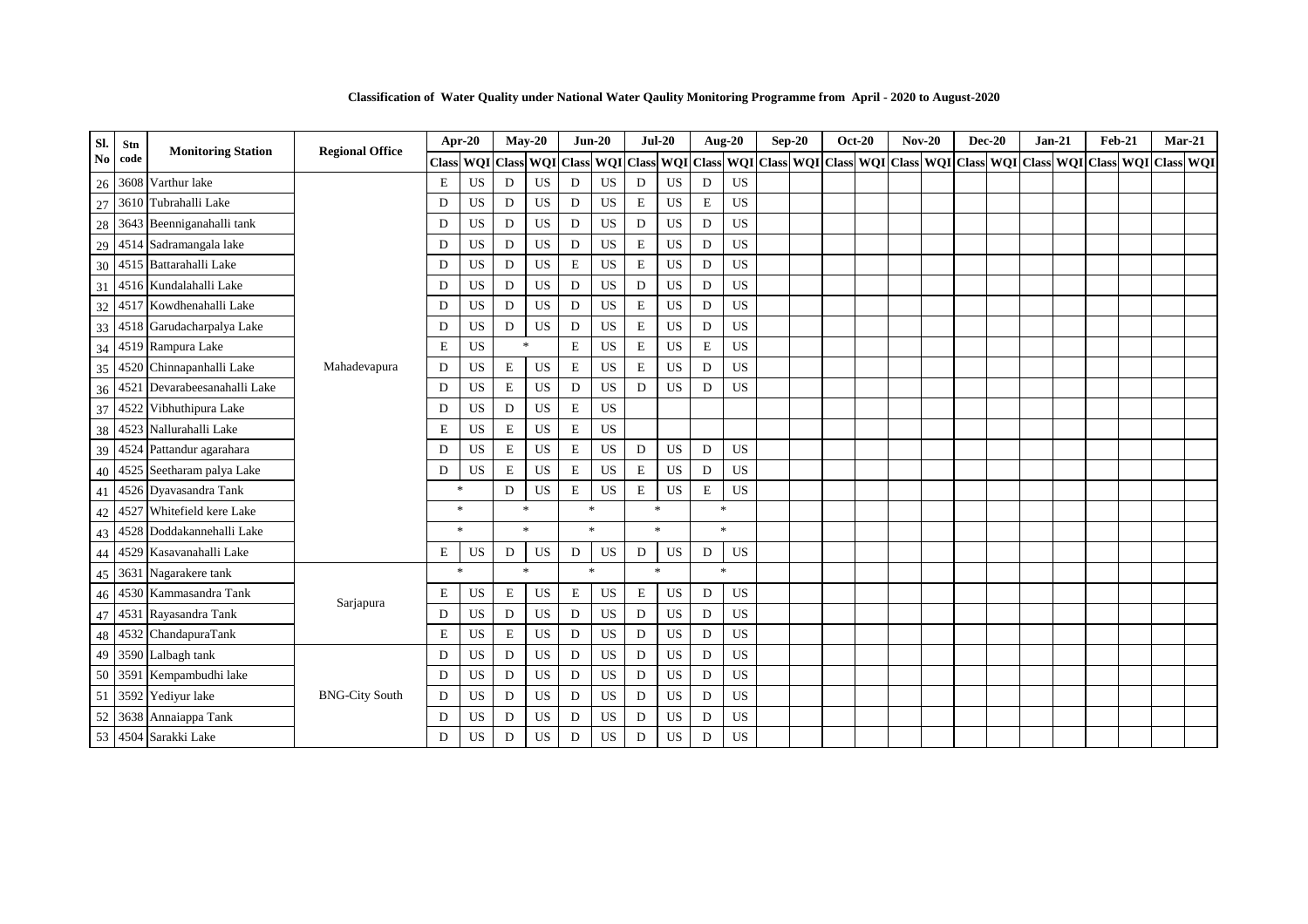| Sl.            | Stn     | <b>Monitoring Station</b>                             | <b>Regional Office</b> |             | Apr-20              |                | $May-20$    |                | $Jun-20$  | $Jul-20$    |           |             | Aug-20    | $Sep-20$ | <b>Oct-20</b> | $Nov-20$                                                                                                      | $Dec-20$ | $Jan-21$ | $Feb-21$ | $Mar-21$ |  |
|----------------|---------|-------------------------------------------------------|------------------------|-------------|---------------------|----------------|-------------|----------------|-----------|-------------|-----------|-------------|-----------|----------|---------------|---------------------------------------------------------------------------------------------------------------|----------|----------|----------|----------|--|
| N <sub>0</sub> | code    |                                                       |                        |             | Class WQI Class WQI |                |             |                |           |             |           |             |           |          |               | Class WQI Class WQI Class WQI Class WQI Class WQI Class WQI Class WQI Class WQI Class WQI Class WQI Class WQI |          |          |          |          |  |
|                | 54 1388 | <b>Ulsoor LakeTraining Centre</b><br>of Fish Breeding |                        | D           | <b>US</b>           | D              | <b>US</b>   | $\mathbf E$    | <b>US</b> | D           | <b>US</b> | D           | <b>US</b> |          |               |                                                                                                               |          |          |          |          |  |
| 55             |         | 3593 Ulsoor Lake near Temple                          | <b>BNG-City East</b>   | D           | <b>US</b>           | D              | <b>US</b>   | $\mathbf E$    | <b>US</b> | D           | <b>US</b> | D           | <b>US</b> |          |               |                                                                                                               |          |          |          |          |  |
| 56             |         | 3595 Byrasandra tank                                  |                        | $\mathbf E$ | US                  | ${\bf E}$      | $_{\rm US}$ | $\mathbf E$    | US        | $\mathbf E$ | US        | $\mathbf E$ | US        |          |               |                                                                                                               |          |          |          |          |  |
| 57             |         | 3594 Sankey Tank                                      | <b>BNG-City - West</b> | $\mathbf D$ | <b>US</b>           | D              | <b>US</b>   | D              | <b>US</b> | $\mathbf D$ | US        | D           | <b>US</b> |          |               |                                                                                                               |          |          |          |          |  |
| 58             |         | 2779 Hesaraghatta Reservoir                           |                        | D           | US                  | D              | <b>US</b>   | $\frac{1}{2}$  |           | D           | <b>US</b> | $\mathbf E$ | <b>US</b> |          |               |                                                                                                               |          |          |          |          |  |
| 59             |         | 3597 Hesaraghatta Tank                                |                        | D           | <b>US</b>           | D              | US          | $\frac{1}{2}$  |           | D           | <b>US</b> | E           | <b>US</b> |          |               |                                                                                                               |          |          |          |          |  |
| 60             |         | 3598 Herohalli Tank                                   |                        | D           | <b>US</b>           | D              | US          | D              | US        | $\mathbf E$ | <b>US</b> | $\mathbf E$ | <b>US</b> |          |               |                                                                                                               |          |          |          |          |  |
| 61             |         | 3599 Madavara Tank                                    |                        | D           | <b>US</b>           | D              | US          | D              | US        | $\mathbf E$ | US        | D           | <b>US</b> |          |               |                                                                                                               |          |          |          |          |  |
| 62             |         | 3606 Dasarahalli Tank                                 |                        | D           | <b>US</b>           | D              | <b>US</b>   | D              | <b>US</b> | D           | US        | D           | <b>US</b> |          |               |                                                                                                               |          |          |          |          |  |
| 63             |         | 4094 Gangondana Halli Lake                            |                        | $\mathbf E$ | US                  | E              | US          | $\mathbf E$    | US        | $\mathbf E$ | US        | E           | <b>US</b> |          |               |                                                                                                               |          |          |          |          |  |
| 64             |         | 4095 Chikkabanvara Lake                               | Dasarahalli            | $\mathbf E$ | <b>US</b>           | $\mathbf E$    | US          | D              | <b>US</b> | $\mathbf E$ | US        | E           | <b>US</b> |          |               |                                                                                                               |          |          |          |          |  |
| 65             |         | 4096 Andhrahalli Lake                                 |                        | D           | <b>US</b>           | D              | <b>US</b>   | D              | <b>US</b> | $\mathbf E$ | <b>US</b> | E           | <b>US</b> |          |               |                                                                                                               |          |          |          |          |  |
| 66             |         | 4097 Kachohalli Lake                                  |                        | $\mathbf E$ | <b>US</b>           | E              | US          | D              | <b>US</b> | $\mathbf E$ | US        | $\mathbf E$ | <b>US</b> |          |               |                                                                                                               |          |          |          |          |  |
| 67             |         | 4512 Viswaneedam Lake                                 |                        | $\mathbf E$ | <b>US</b>           | E              | US          | $\mathbf E$    | US        | $\mathbf E$ | <b>US</b> | E           | <b>US</b> |          |               |                                                                                                               |          |          |          |          |  |
| 68             |         | 4538 Machohalli Lake                                  |                        | D           | <b>US</b>           | D              | <b>US</b>   | D              | <b>US</b> | $\mathbf E$ | US        | E           | <b>US</b> |          |               |                                                                                                               |          |          |          |          |  |
| 69             |         | 4539 Doddabidarakallu Lake                            |                        | E           | <b>US</b>           | E              | US          | E              | <b>US</b> | D           | <b>US</b> | E           | <b>US</b> |          |               |                                                                                                               |          |          |          |          |  |
| 70             |         | 4540 Kammgondanahalli Lake                            |                        | D           | <b>US</b>           | D              | US          | $\mathbf E$    | US        | D           | US        | E           | <b>US</b> |          |               |                                                                                                               |          |          |          |          |  |
| 71             |         | 4541 Alur Kere                                        |                        | $*$         |                     | $\mathbf{g}_i$ |             | $\frac{1}{20}$ |           | $\gg$       |           | $\ast$      |           |          |               |                                                                                                               |          |          |          |          |  |
| 72             |         | 2778 T.G. Halli Reservoir                             |                        | D           | <b>US</b>           | D              | <b>US</b>   | D              | <b>US</b> | D           | <b>US</b> | D           | US        |          |               |                                                                                                               |          |          |          |          |  |
| 73             |         | 3596 Nayandanahalli Tank                              |                        | ∗           |                     | D              | US          | D              | <b>US</b> | D           | <b>US</b> | D           | <b>US</b> |          |               |                                                                                                               |          |          |          |          |  |
| 74             |         | 3633 Subramanyapura Tank                              |                        | D           | <b>US</b>           | D              | <b>US</b>   | D              | US        | $\mathbf D$ | US        | D           | <b>US</b> |          |               |                                                                                                               |          |          |          |          |  |
| 75             |         | 3634 Devarakere Tank                                  |                        | $\mathbf D$ | <b>US</b>           | D              | US          | D              | US        | $\mathbf D$ | <b>US</b> | E           | <b>US</b> |          |               |                                                                                                               |          |          |          |          |  |
| 76             |         | 3635 Malathahalli Tank                                | Rajarajeswarinagara    | E           | <b>US</b>           | D              | <b>US</b>   | D              | <b>US</b> | E           | US        | E           | <b>US</b> |          |               |                                                                                                               |          |          |          |          |  |
|                |         | 3636 Bandematta Tank                                  |                        | $\mathbf E$ | <b>US</b>           | E              | <b>US</b>   | D              | <b>US</b> | D           | US        | D           | <b>US</b> |          |               |                                                                                                               |          |          |          |          |  |
| 78             |         | 3639 Kengeri Tank                                     |                        | $\ast$      |                     | $\ast$         |             | D              | <b>US</b> | D           | US        | E           | <b>US</b> |          |               |                                                                                                               |          |          |          |          |  |
| 79             |         | 3640 Uttarahalli Doraikere                            |                        | D           | <b>US</b>           | D              | US          | D              | <b>US</b> | $\mathbf E$ | US        | D           | <b>US</b> |          |               |                                                                                                               |          |          |          |          |  |
|                |         | 80 3641 Dhorekere                                     |                        | D           | <b>US</b>           | D              | <b>US</b>   | $\mathbf E$    | <b>US</b> | $\mathbf E$ | US        | E           | <b>US</b> |          |               |                                                                                                               |          |          |          |          |  |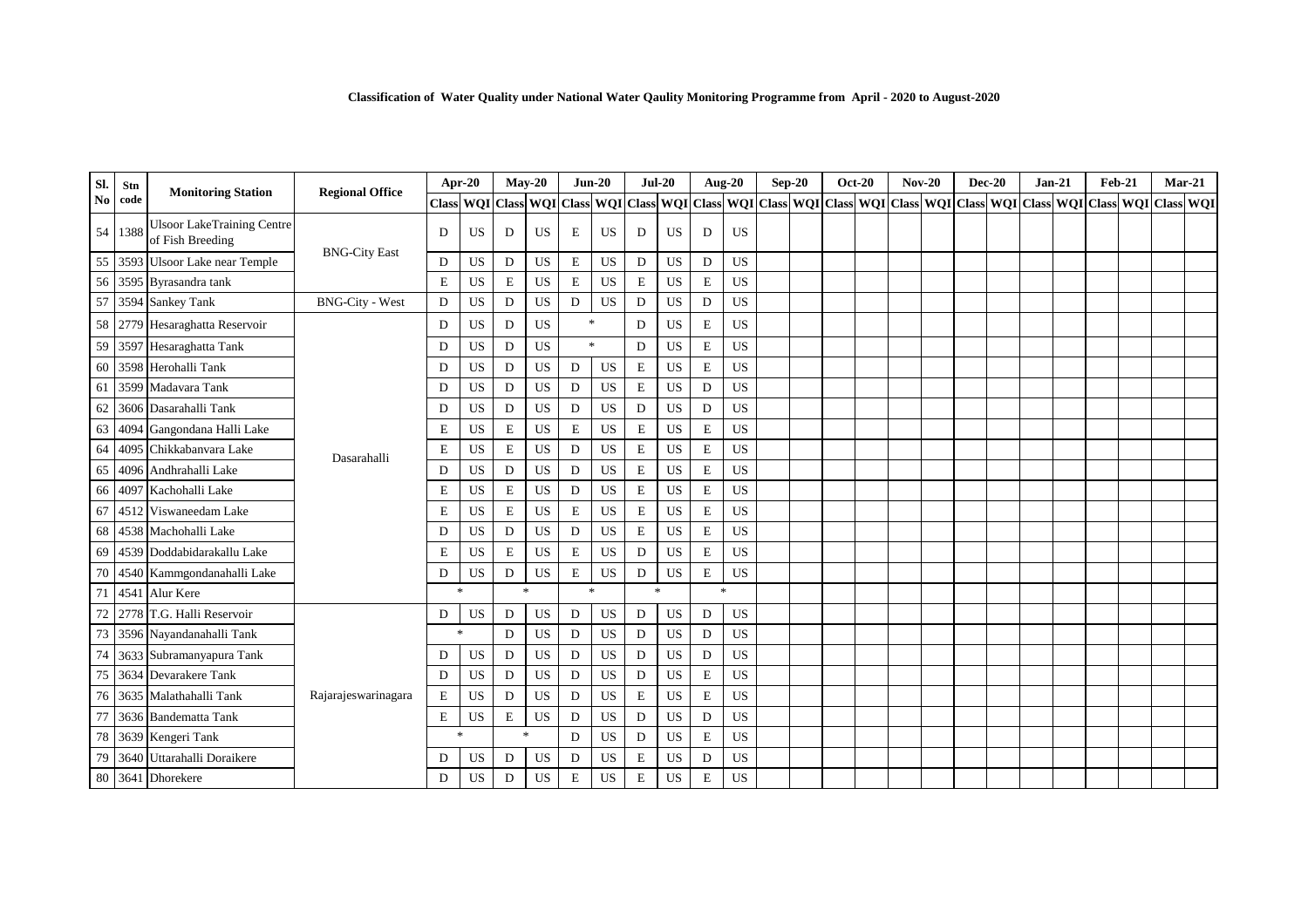| Sl.            | Stn  | <b>Monitoring Station</b>      | <b>Regional Office</b> |              | Apr-20                     |             | $Mav-20$  |                | $Jun-20$         | $Jul-20$      |           |             | <b>Aug-20</b> | $Sep-20$ | <b>Oct-20</b> | $Nov-20$                                                                                      | <b>Dec-20</b> | $Jan-21$ | $Feb-21$ |  | $Mar-21$ |
|----------------|------|--------------------------------|------------------------|--------------|----------------------------|-------------|-----------|----------------|------------------|---------------|-----------|-------------|---------------|----------|---------------|-----------------------------------------------------------------------------------------------|---------------|----------|----------|--|----------|
| N <sub>0</sub> | code |                                |                        |              | <b>Class WOI Class WOI</b> |             |           | <b>Class</b>   | <b>WQI</b> Class |               |           |             |               |          |               | WQI Class WQI Class WQI Class WQI Class WQI Class WQI Class WQI Class WQI Class WQI Class WQI |               |          |          |  |          |
| 81             |      | 4533 Ullal Lake                |                        | $\mathbf{r}$ |                            | D           | <b>US</b> | D              | US               | D             | <b>US</b> | D           | <b>US</b>     |          |               |                                                                                               |               |          |          |  |          |
| 82             |      | 4534 Sompura Lake              |                        | $\mathbf E$  | <b>US</b>                  | $\mathbf E$ | <b>US</b> | D              | US               | $\mathbf{D}$  | US        | D           | <b>US</b>     |          |               |                                                                                               |               |          |          |  |          |
| 83             |      | 4535 Gubbalal kere             | Rajarajeswarinagara    | $\mathbf E$  | <b>US</b>                  | D           | <b>US</b> | D              | US               | $\mathbf E$   | US        | D           | <b>US</b>     |          |               |                                                                                               |               |          |          |  |          |
| 84             |      | 4536 Hosakerehalli Lake        |                        | $\mathbf E$  | US                         | D           | <b>US</b> | D              | US               | $\mathbf{D}$  | <b>US</b> | D           | <b>US</b>     |          |               |                                                                                               |               |          |          |  |          |
| 85             |      | 4537 Chinnakurchi kere         |                        | D            | <b>US</b>                  | D           | <b>US</b> | D              | <b>US</b>        | $\mathbf D$   | <b>US</b> | D           | <b>US</b>     |          |               |                                                                                               |               |          |          |  |          |
| 86             |      | 3600 Shivapura tank            |                        | $\mathbf E$  | <b>US</b>                  | D           | <b>US</b> | D              | <b>US</b>        | $\mathbf E$   | US        | $\mathbf E$ | <b>US</b>     |          |               |                                                                                               |               |          |          |  |          |
| 87             |      | 3601 Karihobanahalli lake      | Peenya                 | $\mathbf E$  | US                         | D           | <b>US</b> | E              | US               | $\mathbf E$   | US        | $\mathbf E$ | <b>US</b>     |          |               |                                                                                               |               |          |          |  |          |
| 88             |      | 3624 Puttnehalli Lake          |                        | $\mathbf E$  | <b>US</b>                  | D           | <b>US</b> | D              | <b>US</b>        | D             | US        | D           | <b>US</b>     |          |               |                                                                                               |               |          |          |  |          |
| 89             |      | 3625 Hebbal Lake               |                        | $\mathbf E$  | <b>US</b>                  | D           | US        | D              | US               | $\mathbf E$   | <b>US</b> | D           | US            |          |               |                                                                                               |               |          |          |  |          |
| 90             |      | 3626 Nagawara Tank             |                        | D            | <b>US</b>                  | D           | <b>US</b> | D              | US               | $\mathbf E$   | US        | D           | US            |          |               |                                                                                               |               |          |          |  |          |
| 91             |      | 3627 Jakkur Lake               |                        | D            | <b>US</b>                  | D           | <b>US</b> | E              | US               | $\mathbf E$   | US        | $\mathbf E$ | US            |          |               |                                                                                               |               |          |          |  |          |
| 92             |      | 3628 Amruthahalli Lake         |                        | D            | <b>US</b>                  | D           | <b>US</b> | $\frac{1}{26}$ |                  | $\ast$        |           | D           | <b>US</b>     |          |               |                                                                                               |               |          |          |  |          |
| 93             |      | 3629 Allasandra Tank           |                        | D            | <b>US</b>                  | E           | <b>US</b> | D              | US               | D             | US        | D           | <b>US</b>     |          |               |                                                                                               |               |          |          |  |          |
| 94             |      | 3630 Yelahanka Tank            | Yelahanka              | D            | <b>US</b>                  | E           | <b>US</b> | D              | US               | $\mathbf E$   | US        | $\mathbf E$ | <b>US</b>     |          |               |                                                                                               |               |          |          |  |          |
| 95             |      | 4506 Abbigere Lake             |                        | D            | <b>US</b>                  | D           | <b>US</b> | D              | <b>US</b>        | ${\rm D}$     | US        | E           | <b>US</b>     |          |               |                                                                                               |               |          |          |  |          |
| 96             |      | 4507 Chelekere Lake            |                        | D            | <b>US</b>                  | D           | <b>US</b> | $\mathbf C$    | S                | $\mathbf E$   | US        | D           | <b>US</b>     |          |               |                                                                                               |               |          |          |  |          |
| 97             |      | 4508 Singapura Lake            |                        | E            | <b>US</b>                  | $\mathbf E$ | <b>US</b> | D              | US               | D             | US        | D           | <b>US</b>     |          |               |                                                                                               |               |          |          |  |          |
| 98             |      | 4509 Narasipura Lake           |                        | D            | <b>US</b>                  | D           | <b>US</b> | D              | <b>US</b>        | $\mathbf{D}$  | <b>US</b> | D           | <b>US</b>     |          |               |                                                                                               |               |          |          |  |          |
| 99             |      | 4510 Rachenahalli Lke          |                        | $\mathbf E$  | <b>US</b>                  | D           | <b>US</b> | D              | <b>US</b>        | D             | US        | ${\bf E}$   | <b>US</b>     |          |               |                                                                                               |               |          |          |  |          |
|                |      | 100 4511 Kogilu kere           |                        |              | $\ast$                     | $\ast$      |           | $\frac{1}{2}$  |                  | $\mathcal{R}$ |           |             | $\ast$        |          |               |                                                                                               |               |          |          |  |          |
|                |      | 101 3632 Veerapura Tank        |                        | D            | US                         | D           | <b>US</b> | D              | <b>US</b>        | $\mathbf E$   | US        | D           | <b>US</b>     |          |               |                                                                                               |               |          |          |  |          |
|                |      | 102 4503 Madhure Tank          | Doddaballpura          | D            | US                         | D           | US        | D              | US               | $\mathbf E$   | US        | D           | US            |          |               |                                                                                               |               |          |          |  |          |
|                |      | 103 4505 Nelamangala Lake      |                        | D            | US                         | D           | <b>US</b> | D              | <b>US</b>        | D             | US        | D           | <b>US</b>     |          |               |                                                                                               |               |          |          |  |          |
| 104            |      | 4513 Arashinakunte Kere        | Nelamangala            | D            | <b>US</b>                  | D           | <b>US</b> | D              | <b>US</b>        | D             | US        | E           | <b>US</b>     |          |               |                                                                                               |               |          |          |  |          |
|                |      | 105 3623 Anekal Doddakere Tank |                        | E            | US                         | D           | <b>US</b> | D              | <b>US</b>        | D             | US        | D           | <b>US</b>     |          |               |                                                                                               |               |          |          |  |          |
|                |      | 106 3642 Jigani tank           | Anekal                 | D            | <b>US</b>                  | D           | <b>US</b> | D              | <b>US</b>        | D             | US        | D           | <b>US</b>     |          |               |                                                                                               |               |          |          |  |          |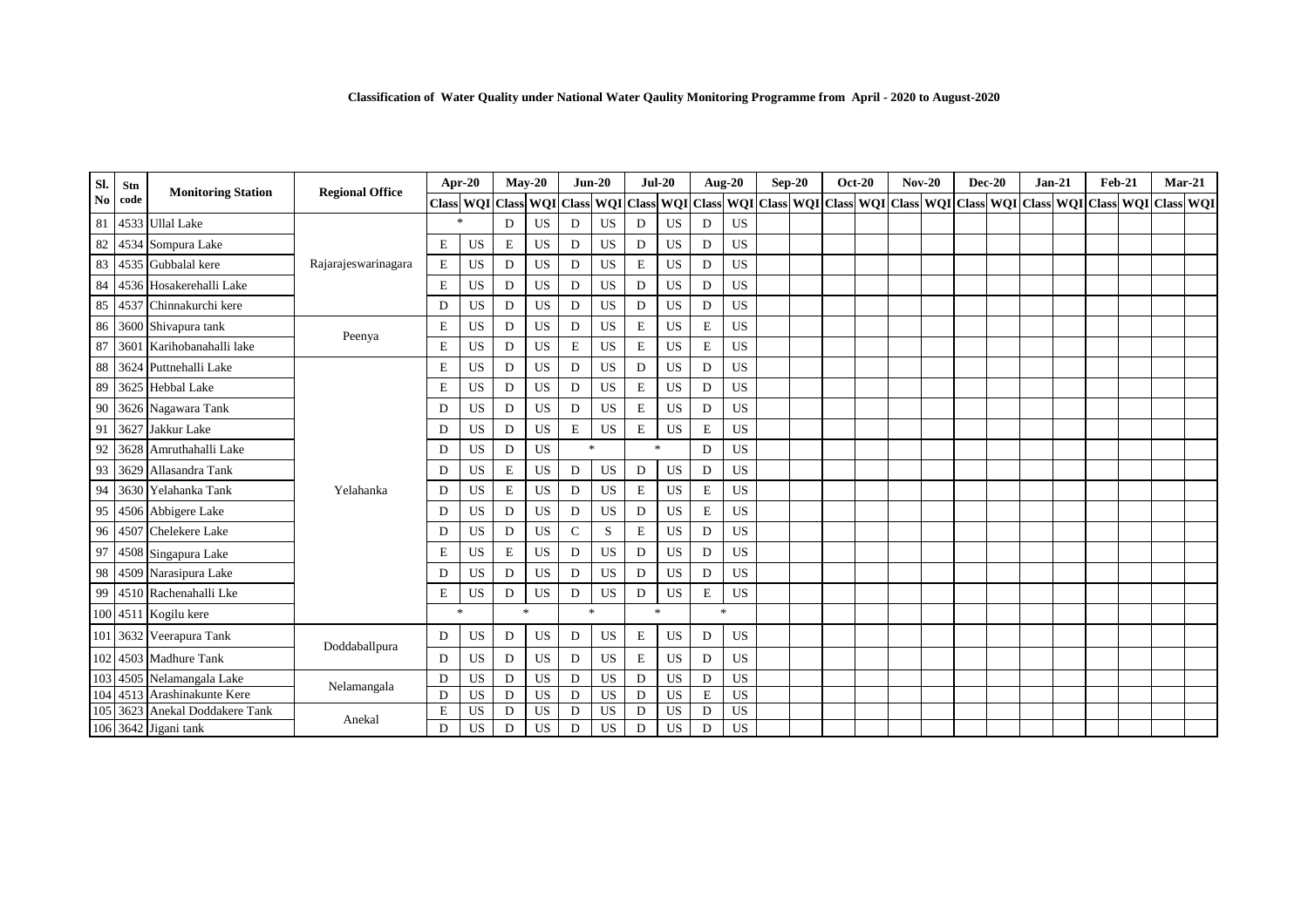#### **Lakes/ Tanks Water Samples Classification for the month of April - 2020 to August - 2020 of Karnataka other than Bengaluru Urban & Rural District**

| SI. | Stn  | <b>Monitoring Station</b>     | <b>Regional Office</b> | Apr-20        |           | $May-20$       |                | $Jun-20$      |           |             | $Jul-20$  |   | Aug-20        | $Sep-20$ | $Oct-20$ | $Nov-20$ | $Dec-20$ | $Jan-21$ | <b>Feb-21</b>                                                                                                                                                                                                     | $Mar-21$ |  |
|-----|------|-------------------------------|------------------------|---------------|-----------|----------------|----------------|---------------|-----------|-------------|-----------|---|---------------|----------|----------|----------|----------|----------|-------------------------------------------------------------------------------------------------------------------------------------------------------------------------------------------------------------------|----------|--|
| No  | code |                               |                        |               |           |                |                |               |           |             |           |   |               |          |          |          |          |          | Class WQI Class WQI Class WQI Class WQI Class WQI Class WQI Class WQI Class WQI Class WQI Class WQI Class WQI Class WQI Class WQI Class WQI Class WQI Class WQI Class WQI Class WQI Class WQI Class WQI Class WQI |          |  |
|     |      | 107 3644 Mulbhagal lake       |                        | D             | <b>US</b> | D              | <b>US</b>      | $\mathcal{R}$ |           | 金           |           |   | $\ast$        |          |          |          |          |          |                                                                                                                                                                                                                   |          |  |
|     |      | 108 3645 Devarayasamudra lake | Kolar                  | D             | <b>US</b> | D              | <b>US</b>      | $\mathcal{R}$ |           | 宋           |           |   | $*$           |          |          |          |          |          |                                                                                                                                                                                                                   |          |  |
|     |      | 109 3646 Narasapura lake      |                        | D             | US        | D              | US             | D             | US        | D           | <b>US</b> | D | US            |          |          |          |          |          |                                                                                                                                                                                                                   |          |  |
|     |      | 110 3647 Huledanahalli lake   |                        | $\ast$        |           | $\mathbf{g}_i$ |                | $\gg$         |           | $\ast$      |           |   | $\ast$        |          |          |          |          |          |                                                                                                                                                                                                                   |          |  |
|     |      | 111 3637 Byramangala tank     |                        | D             | US        | D              | <b>US</b>      | $\mathbf D$   | <b>US</b> | $\mathbf E$ | <b>US</b> | D | <b>US</b>     |          |          |          |          |          |                                                                                                                                                                                                                   |          |  |
|     |      | 112 4501 Manchanabale Dam     | Ramanagara             | D             | <b>US</b> | D              | <b>US</b>      | $\mathbf E$   | <b>US</b> | D           | <b>US</b> | D | <b>US</b>     |          |          |          |          |          |                                                                                                                                                                                                                   |          |  |
|     |      | 113 4502 Ramammana Kere       |                        | $\mathbf D$   | US        | $\mathbf D$    | <b>US</b>      | $\mathbf E$   | <b>US</b> | $\mathbf E$ | <b>US</b> | D | <b>US</b>     |          |          |          |          |          |                                                                                                                                                                                                                   |          |  |
|     |      | 114 3648 Mydala Tank          |                        | D             | <b>US</b> | D              | <b>US</b>      | D             | US        | D           | <b>US</b> | D | <b>US</b>     |          |          |          |          |          |                                                                                                                                                                                                                   |          |  |
|     |      | 115 3649 Bugudanahalli lake   |                        | D             | <b>US</b> | D              | US             | D             | <b>US</b> | D           | <b>US</b> | D | <b>US</b>     |          |          |          |          |          |                                                                                                                                                                                                                   |          |  |
|     |      | 116 3650 Melekote             |                        | D             | <b>US</b> | D              | US             | D             | <b>US</b> | D           | <b>US</b> | D | <b>US</b>     |          |          |          |          |          |                                                                                                                                                                                                                   |          |  |
|     |      | 117 3651 Bheemsandra tank     |                        | D             | US        | D              | <b>US</b>      | $\mathbf E$   | US        | $\mathbf E$ | US        | D | <b>US</b>     |          |          |          |          |          |                                                                                                                                                                                                                   |          |  |
|     |      | 118 3652 Pavagada tank        | Tumakuru               | $\frac{1}{2}$ |           |                | $\frac{1}{26}$ | $\mathbf{k}$  |           | $\ast$      |           |   | $\frac{1}{2}$ |          |          |          |          |          |                                                                                                                                                                                                                   |          |  |
|     |      | 119 3653 Doddakere tank       |                        | D             | US        | D              | US             | $\mathbf C$   | S         | D           | <b>US</b> | D | <b>US</b>     |          |          |          |          |          |                                                                                                                                                                                                                   |          |  |
|     |      | 120 3654 Gottigere lake       |                        | D             | <b>US</b> | $\mathbf E$    | <b>US</b>      | D             | <b>US</b> | D           | US        | D | US            |          |          |          |          |          |                                                                                                                                                                                                                   |          |  |
| 121 |      | 3655 Mathikere                |                        | D             | <b>US</b> | D              | <b>US</b>      | $\mathbf{k}$  |           | $\ast$      |           |   | $\ast$        |          |          |          |          |          |                                                                                                                                                                                                                   |          |  |
|     |      | 122 3559 Hullige tank         |                        | D             | US        | $\mathbf C$    | S              | D             | <b>US</b> | D           | <b>US</b> | D | <b>US</b>     |          |          |          |          |          |                                                                                                                                                                                                                   |          |  |
|     |      | 123 3560 Mavenakere           |                        | $\mathbf E$   | US        | $\mathbf E$    | <b>US</b>      | $\mathbf E$   | <b>US</b> | $\mathbf E$ | <b>US</b> | E | <b>US</b>     |          |          |          |          |          |                                                                                                                                                                                                                   |          |  |
|     |      | 124 3561 Hundikere            | Raichur                | D             | US        | D              | US             | D             | <b>US</b> | D           | <b>US</b> | D | <b>US</b>     |          |          |          |          |          |                                                                                                                                                                                                                   |          |  |
|     |      | 125 4092 Manchalpur Tank,     |                        | E             | <b>US</b> | E              | <b>US</b>      | $\mathbf E$   | <b>US</b> | E           | <b>US</b> | E | <b>US</b>     |          |          |          |          |          |                                                                                                                                                                                                                   |          |  |
|     |      | 126 3582 Hebbal lake          |                        | $\mathbf{k}$  |           | $\mathbf{g}_i$ |                | $\mathbf E$   | <b>US</b> | $\mathbf E$ | <b>US</b> | E | <b>US</b>     |          |          |          |          |          |                                                                                                                                                                                                                   |          |  |
|     |      | 127 3583 Kukkarahalli lake    |                        | D             | US        | D              | US             | D             | US        | D           | US        | D | <b>US</b>     |          |          |          |          |          |                                                                                                                                                                                                                   |          |  |
|     |      | 128 3584 Dalavai lake         |                        | $\mathbf E$   | <b>US</b> | $\mathbf E$    | <b>US</b>      | $\mathbf E$   | <b>US</b> | E           | <b>US</b> | E | <b>US</b>     |          |          |          |          |          |                                                                                                                                                                                                                   |          |  |
|     |      | 129 3585 Yennehole lake       | Mysuru                 | $\mathbf E$   | US        | $\mathbf E$    | <b>US</b>      | $\mathbf E$   | <b>US</b> | $\mathbf E$ | <b>US</b> | E | <b>US</b>     |          |          |          |          |          |                                                                                                                                                                                                                   |          |  |
|     |      | 130 3586 Limbhabudi lake      |                        | D             | US        | D              | US             | D             | US        | D           | US        | D | <b>US</b>     |          |          |          |          |          |                                                                                                                                                                                                                   |          |  |
|     |      | 131 3587 Shettykere lake      |                        | D             | <b>US</b> | D              | <b>US</b>      | $\mathbf D$   | <b>US</b> | D           | <b>US</b> | D | <b>US</b>     |          |          |          |          |          |                                                                                                                                                                                                                   |          |  |
|     |      | 132 3588 Karanjikere          |                        | D             | US        | D              | US             | D             | <b>US</b> | D           | US        | D | <b>US</b>     |          |          |          |          |          |                                                                                                                                                                                                                   |          |  |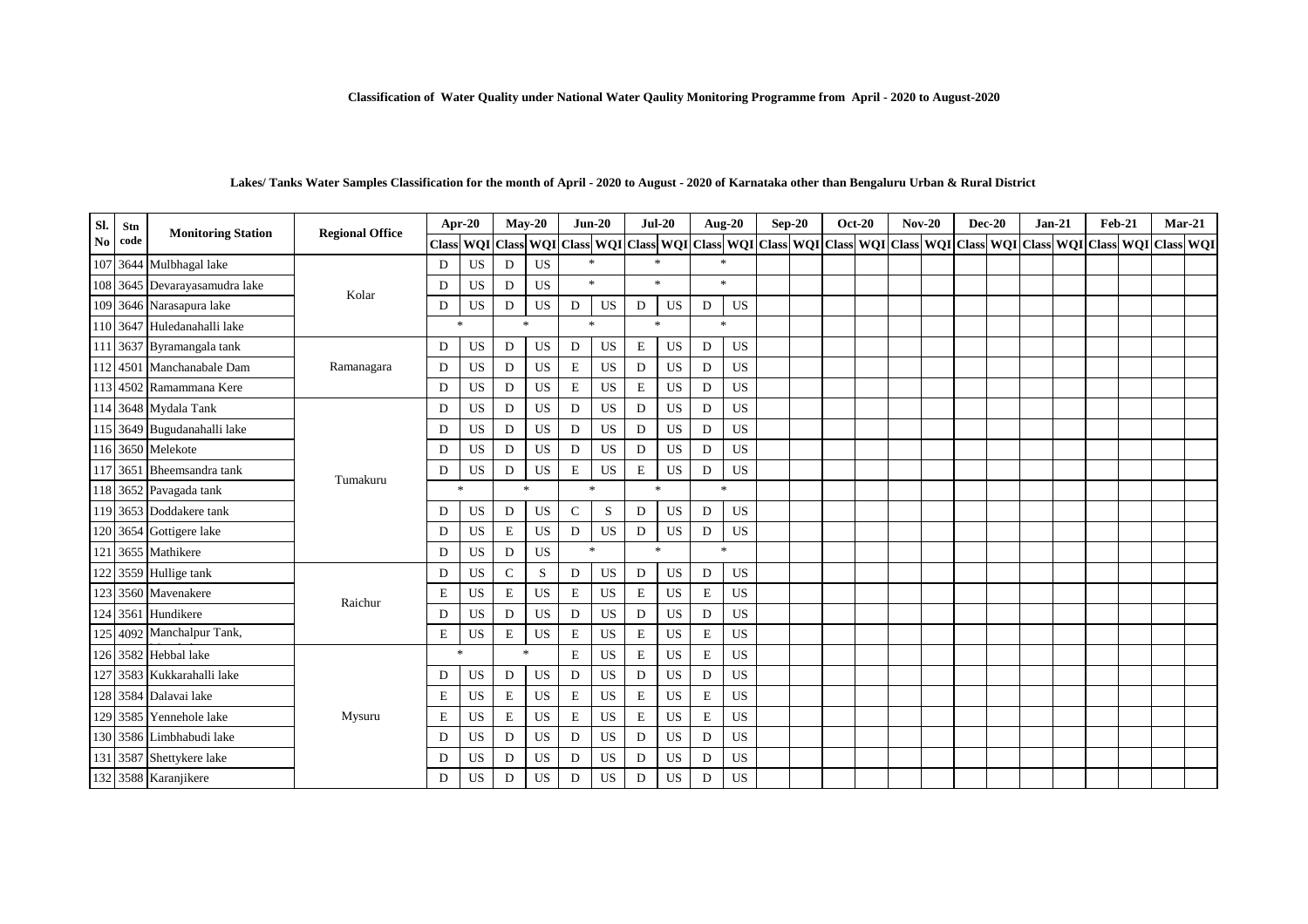| Sl.            | Stn      | <b>Monitoring Station</b>        | <b>Regional Office</b> |              | Apr-20       |                | $Mav-20$       |                                   | $Jun-20$  | $Jul-20$      |           |              | <b>Aug-20</b> | $Sep-20$ | <b>Oct-20</b> |  | $Nov-20$                                                                                                                                                                                                                      | $Dec-20$ | $Jan-21$ | <b>Feb-21</b> | $Mar-21$ |  |
|----------------|----------|----------------------------------|------------------------|--------------|--------------|----------------|----------------|-----------------------------------|-----------|---------------|-----------|--------------|---------------|----------|---------------|--|-------------------------------------------------------------------------------------------------------------------------------------------------------------------------------------------------------------------------------|----------|----------|---------------|----------|--|
| N <sub>0</sub> | code     |                                  |                        |              |              |                |                |                                   |           |               |           |              |               |          |               |  | Class   WQI   Class   WQI   Class   WQI   Class   WQI   Class   WQI   Class   WQI   Class   WQI   Class   WQI   Class   WQI   Class   WQI   Class   WQI   Class   WQI   Class   WQI   Class   WQI   Class   WQI   Class   WQI |          |          |               |          |  |
|                |          | 133 3656 Nallikatte kere         |                        |              | $\ast$       | $\ast$         |                | $\frac{1}{2}$                     |           | $\mathcal{R}$ |           |              | $\ast$        |          |               |  |                                                                                                                                                                                                                               |          |          |               |          |  |
|                |          | 134 3657 Kaachahalli koppalukere |                        | E            | US           | E              | <b>US</b>      | $\mathbf E$                       | US        | $\mathbf E$   | US        | $\mathbf E$  | <b>US</b>     |          |               |  |                                                                                                                                                                                                                               |          |          |               |          |  |
|                |          | 135 3658 Kallakatte kere         |                        |              | $*$          | $\ast$         |                | $\mathbf{g}_i$                    |           | $\gg$         |           |              | $\star$       |          |               |  |                                                                                                                                                                                                                               |          |          |               |          |  |
|                |          | 136 3659 Mathana kere            |                        | Ε            | <b>US</b>    | E              | <b>US</b>      | $\mathbf E$                       | US        | $\mathbf E$   | US        | E            | <b>US</b>     |          |               |  |                                                                                                                                                                                                                               |          |          |               |          |  |
|                |          | 137 3660 Hunasina kere           |                        | $\mathbf C$  | S            | $\mathsf{C}$   | S              | $\mathbf C$                       | S         | $\mathsf{C}$  | S         | $\mathsf{C}$ | S             |          |               |  |                                                                                                                                                                                                                               |          |          |               |          |  |
|                |          | 138 3661 Kokkanaghattadodda kere |                        | E            | <b>US</b>    | E              | <b>US</b>      | E                                 | US        | D             | US        | D            | <b>US</b>     |          |               |  |                                                                                                                                                                                                                               |          |          |               |          |  |
|                |          | 139 3662 Kawshikakere            |                        | $\mathbf C$  | S            | $\mathsf{C}$   | S              | $\mathbf C$                       | ${\bf S}$ | $\mathsf{C}$  | S         | $\mathsf{C}$ | S             |          |               |  |                                                                                                                                                                                                                               |          |          |               |          |  |
|                |          | 140 3663 Joladakatte             |                        | $\mathsf{C}$ | S            | $\mathcal{C}$  | S              | $\ast$                            |           | $\mathsf C$   | S         | C            | S             |          |               |  |                                                                                                                                                                                                                               |          |          |               |          |  |
|                |          | 141 3664 Basavanahallikere       |                        |              | $\ast$       |                | $\mathbf{g}_i$ |                                   | $\pm$     | $\pm$         |           |              | $*$           |          |               |  |                                                                                                                                                                                                                               |          |          |               |          |  |
|                |          | 142 3665 Lingappanakatte         |                        | $\mathsf{C}$ | S            | $\mathbf C$    | S              | $\mathbf C$                       | S         | $\mathsf C$   | ${\bf S}$ | $\mathbf{C}$ | S             |          |               |  |                                                                                                                                                                                                                               |          |          |               |          |  |
|                |          | 143 3666 Ganigarahosahallikere   | Hassan                 |              | $\ast$       | $\frac{1}{2}$  |                |                                   | $\ast$    | $\ast$        |           |              | $\frac{1}{2}$ |          |               |  |                                                                                                                                                                                                                               |          |          |               |          |  |
|                | 144 3667 | Sathenahallidoddakere            |                        | $\mathbf C$  | S            | $\mathsf{C}$   | S              |                                   | $\ast$    | $\ast$        |           |              | $\pm$         |          |               |  |                                                                                                                                                                                                                               |          |          |               |          |  |
|                |          | 145 3668 Sodharahallikere        |                        | C            | S            | $\mathcal{C}$  | S              | $\mathsf{C}$                      | S         | C             | S         | C            | S             |          |               |  |                                                                                                                                                                                                                               |          |          |               |          |  |
|                |          | 146 3669 Sheleramanahallikere    |                        | $\mathbf C$  | S            | $\mathbf C$    | S              | $\mathbf{C}$                      | S         | $\mathsf{C}$  | S         | $\mathbf C$  | S             |          |               |  |                                                                                                                                                                                                                               |          |          |               |          |  |
| 147            |          | 3670 Hainarakatte                |                        | $\ast$       |              | $\mathbf{g}_i$ |                | $\mathbf{g}_i$                    |           | $\mathcal{R}$ |           |              | $\ast$        |          |               |  |                                                                                                                                                                                                                               |          |          |               |          |  |
|                |          | 148 3671 Hanumanthapurakatte     |                        |              | $\ast$       |                | $\pm$          |                                   | $\pm$     | $\pm$         |           |              | $*$           |          |               |  |                                                                                                                                                                                                                               |          |          |               |          |  |
|                |          | 149 3672 Sankalapurakere         |                        |              | $\ast$       | $\ast$         |                | $\mathbf{g}_i$                    |           | $\mathcal{R}$ |           |              | $\ast$        |          |               |  |                                                                                                                                                                                                                               |          |          |               |          |  |
|                |          | 150 3673 Havalikere              |                        |              | $\ast$       |                | $\ast$         | E                                 | <b>US</b> | $\mathbf E$   | <b>US</b> | $\mathbf E$  | <b>US</b>     |          |               |  |                                                                                                                                                                                                                               |          |          |               |          |  |
|                |          | 151 3674 Sathamangalakere        |                        | $\mathsf{C}$ | S            | $\mathbf C$    | ${\bf S}$      |                                   | $\ast$    | $\mathsf C$   | ${\bf S}$ | $\mathbf C$  | S             |          |               |  |                                                                                                                                                                                                                               |          |          |               |          |  |
|                |          | 152 3675 B. Kalehallikere        |                        |              | $\ast$       | $\frac{1}{2}$  |                | $\frac{d\mathbf{x}}{d\mathbf{x}}$ |           | $\pm$         |           |              | $\ast$        |          |               |  |                                                                                                                                                                                                                               |          |          |               |          |  |
|                |          | 153 3676 Thavenahallikere        |                        | $\mathsf{C}$ | S            | $\mathcal{C}$  | S              | $\mathbf C$                       | S         | $\mathsf{C}$  | S         | $\mathsf{C}$ | ${\bf S}$     |          |               |  |                                                                                                                                                                                                                               |          |          |               |          |  |
|                |          | 154 3677 Sharanabasveshwara kere | Kalaburagi             | $\mathbf E$  | <b>US</b>    | $\mathbf E$    | <b>US</b>      | ${\bf E}$                         | <b>US</b> | $\mathbf E$   | US        | $\mathbf E$  | <b>US</b>     |          |               |  |                                                                                                                                                                                                                               |          |          |               |          |  |
|                |          | 155 3678 Ninjampura tank         | Bidar                  |              | $\mathbf{k}$ |                | $\mathbf{k}$   | $\ast$                            |           | $\ast$        |           |              | $\frac{1}{2}$ |          |               |  |                                                                                                                                                                                                                               |          |          |               |          |  |
|                |          | 156 3679 Bhutanala lake          | Vijayapura             | $\mathbf C$  | $\mathbf S$  | D              | <b>US</b>      | $\mathbf E$                       | US        | $\mathbf D$   | <b>US</b> | D            | <b>US</b>     |          |               |  |                                                                                                                                                                                                                               |          |          |               |          |  |
|                |          | 157 3680 Killa lake              |                        | $\mathbf C$  | S            | $\mathsf{C}$   | S              | $\mathbf C$                       | S         | $\mathsf{C}$  | S         | $\mathbf C$  | S             |          |               |  |                                                                                                                                                                                                                               |          |          |               |          |  |
|                |          | 158 3681 Angol MI tank           | Belgavi                | $\mathbf E$  | <b>US</b>    | D              | US             | D                                 | US        | D             | US        | D            | US            |          |               |  |                                                                                                                                                                                                                               |          |          |               |          |  |
|                |          | 159 3682 Kakati pond             |                        | D            | <b>US</b>    | E              | <b>US</b>      | $\mathbf E$                       | <b>US</b> | $\mathbf E$   | US        | E            | <b>US</b>     |          |               |  |                                                                                                                                                                                                                               |          |          |               |          |  |